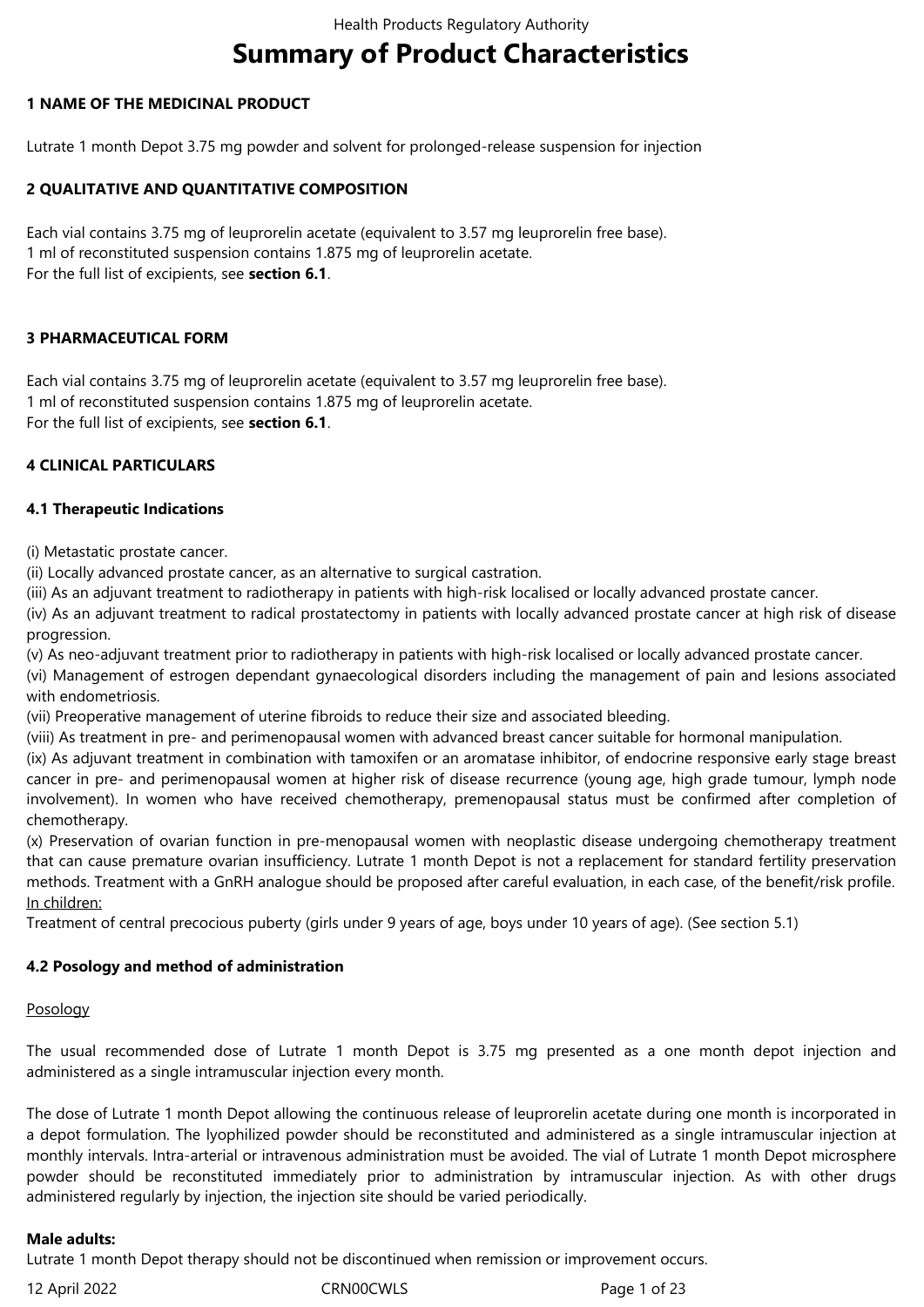Response to Lutrate 1 month Depot therapy should be monitored measuring serum levels of testosterone as well as prostate-specific antigen (PSA) periodically. Clinical studies have shown that testosterone levels increased during the first 4 days of treatment in the majority of non-orchiectomised patients. They then decreased and reached castrate levels by 3-4 weeks. Once attained, castrate levels (defined as concentration of testosterone less than 0.5 ng/mL) were maintained as long as drug therapy continued.

If a patient's response appears to be sub-optimal, then it would be advisable to confirm that serum testosterone levels have reached or are remaining at castrate levels. Transient increases in acid phosphatase levels sometimes occur early in the treatment period but usually return to normal or near normal values by the 4th week of treatment.

Lutrate 1 month Depot should be administered as monthly intramuscular injections. In patients treated with GnRH analogues for prostate cancer, treatment is usually continued upon development of castrate-resistant prostate cancer. Reference should be made to relevant guidelines.

## **Female adults:**

Treatment options for vasomotor symptoms and bone mineral density loss should be considered.

## *Endometriosis:*

The recommended dose is 3.75mg administered as a single intramuscular injection every month for a period of up to 6 months only. Treatment should be initiated during the first 5 days of the menstrual cycle.

In women receiving GnRH analogues for the treatment of endometriosis, the addition of hormone replacement therapy (HRT -an estrogen and progestogen) has been shown to reduce bone mineral density loss and vasomotor symptoms. Therefore, if appropriate, HRT should be co-administered with Lutrate 1 month Depot taking into account the risks and benefits of each treatment. If Lutrate 1 month Depot is co-administered with HRT, treatment may be extended for up to 12 months in women with chronic symptomatic endometriosis.

## *Preoperative management of uterine fibroids:*

The recommended dose is 3.75mg administered as a single intramuscular injection every month usually for 3-4 months but for a maximum of 6 months.

## *Advanced breast cancer*:

The recommended dose is 3.75 mg administered as a single intramuscular injection every month.

## *Early breast cancer:*

The recommended dose is 3.75 mg administered as a single intramuscular injection every month in combination with tamoxifen or an aromatase inhibitor.

In women receiving chemotherapy, leuprorelin should be commenced after completion of chemotherapy, once pre-menopausal status has been confirmed (see **section 4.4**).

The recommended treatment duration for adjuvant treatment in combination with other hormonotherapy is up to 5 years.

## *In combination with aromatase inhibitor for advanced and early breast cancer:*

Treatment with leuprorelin must be initiated at least 6-8 weeks before starting aromatase inhibitor treatment. A minimum of two injections of leuprorelin (with an interval of 1 month between injections) should be administered before commencement of aromatase inhibitor treatment.

Ovarian suppression should be confirmed by low blood concentrations of FSH and estradiol prior to starting aromatase inhibitor treatment and measurements should be repeated every three months during combination therapy with leuprorelin and an aromatase inhibitor (see **section 4.4**).

During treatment with an aromatase inhibitor, leuprorelin must not be interrupted to avoid rebound increases in circulating estrogens in premenopausal women.

## *Preservation of ovarian function*: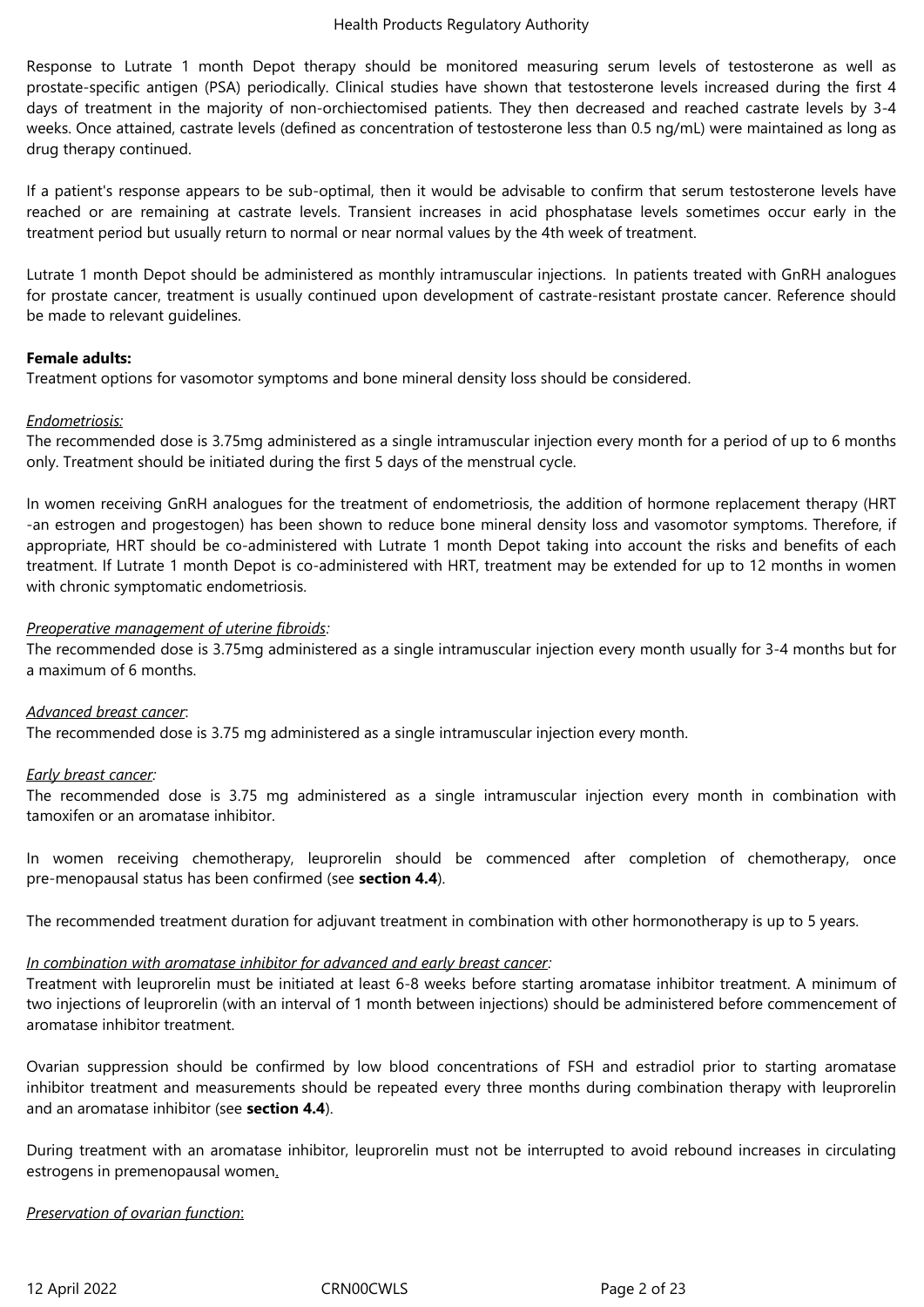The recommended dose is 3.75 mg administered as a single subcutaneous or intramuscular injection. Patients should receive this dose 2 weeks before starting chemotherapy to allow time to achieve suppression of the sex hormone levels and then continue with monthly administration of Lutrate 1 month Depot for the duration of the chemotherapy treatment.

## **Paediatric population**

The treatment of children with leuprorelin acetate should be under the overall supervision of the paediatric endocrinologist.

The dosing scheme needs to be adapted individually.

The recommended starting dose is dependent on the body weight.

## Children with a body weight  $\geq 20$  kg:

The usual recommended dose of Lutrate 1 month Depot is 3.75 mg of leuprorelin acetate presented as a one-month depot injection and administered as a single intramuscular injection every month (the dose corresponds to 2 ml of reconstituted drug product (i.e. entire dose of drug product (see section 6.6))

## Children with a body weight <20 kg:

In these rare cases the following dosage should be administered according to the clinical activity of the central precocious puberty: 1.88 mg leuprorelin acetate presented as a one-month depot injection and administered as a single intramuscular injection every month (the dose corresponds to 1 ml of reconstituted drug product (see section 6.6). The remainder of the suspension should be discarded. The child's weight gain should be monitored.

Depending on the activity of the central precocious puberty, it may be necessary to increase the dosage in the presence of inadequate suppression (clinical evidence e.g. spotting or inadequate gonadotropin suppression in the GnRH test). The minimal effective monthly dose to be administered should then be determined by means of the GnRH test.

It is recommended to use the lowest volumes possible for injections in children in order to decrease the inconvenience which is associated with the intramuscular injection.

Sterile abscesses at the injection site often occurred when leuprorelin acetate was administered intramuscularly at higher than the recommended dosages. Therefore, in such cases the absorption of leuprorelin acetate from the depot can be decreased (see section 4.4).

The duration of treatment depends on the clinical parameters at the start of treatment or during the course of treatment (final height prognosis, growth velocity, bone age and/or bone age acceleration) and is decided by the treating paediatrician together with the legal guardian and, if appropriate, the treated child. The bone age should be monitored during treatment at 6-12 month intervals.

In girls with bone maturation of older than 12 years and boys with bone maturation of older than 13 years discontinuation of treatment should be considered taking into account the clinical parameters.

In girls, pregnancy should be excluded before the start of treatment. The occurrence of pregnancy during treatment cannot be generally excluded. In such cases, medical advice should be sought.

## *Note:*

The administration interval should be  $30 \pm 2$  days in order to prevent the recurrence of precocious puberty symptoms.

## **Special populations**

## *Renal/hepatic impairment*

The pharmacokinetics of Lutrate 1 month Depot in hepatically and renally impaired patients has not been determined.

*Elderly*  As for adults.

# Method of administration

Lutrate 1 month Depot should be prepared, reconstituted and administered only by healthcare professionals who are familiar with these procedures.

## 12 April 2022 CRN00CWLS Page 3 of 23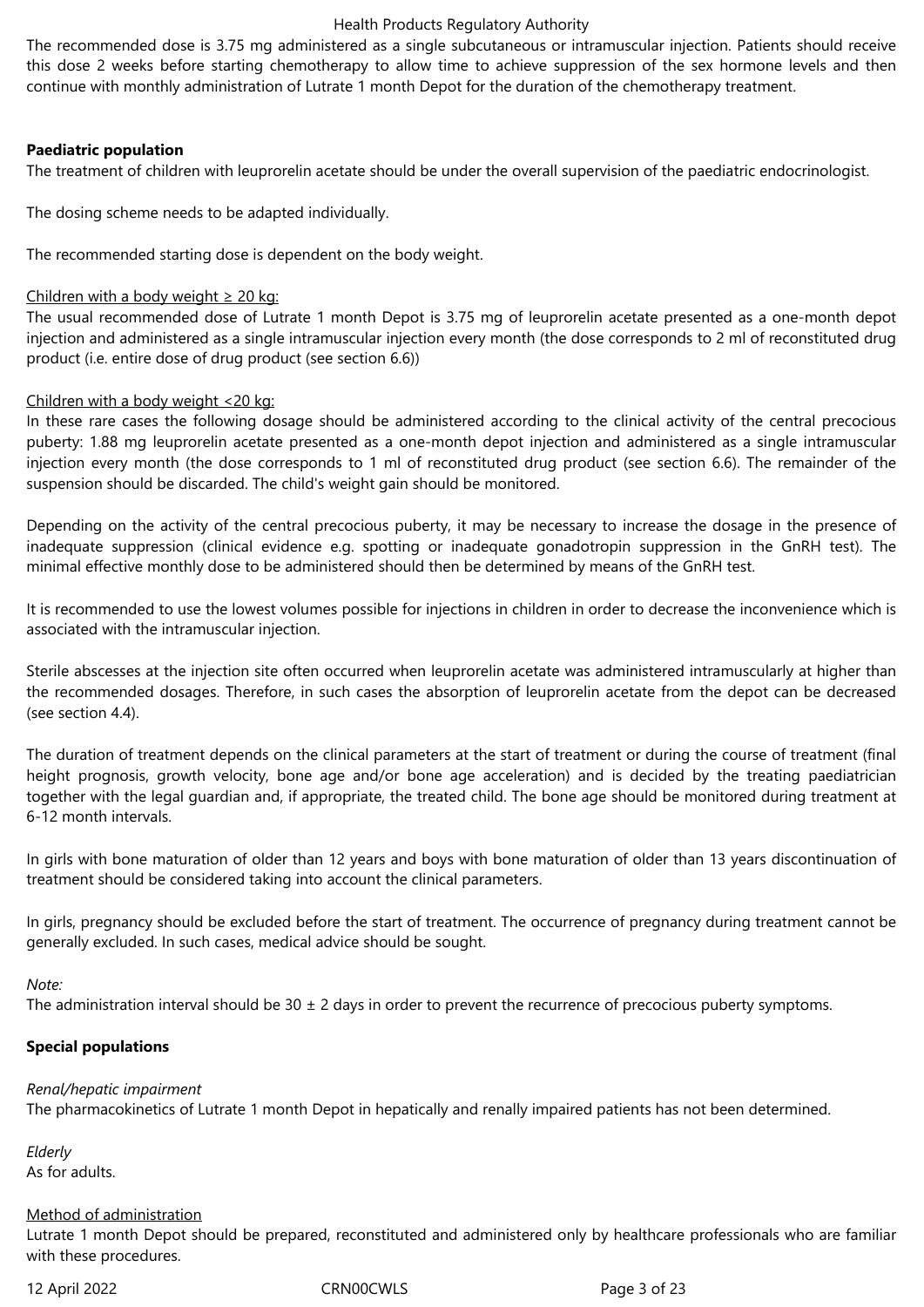Lutrate 1 month Depot must be administered via the intramuscular route only. Do not administer by any other route. If it is administered subcutaneously by mistake, the patient should be closely monitored since no data about other administration routes apart from intramuscular is available for Lutrate 1 month Depot. For instructions on reconstitution of the medicinal product before administration, see **section 6.6**.

## **4.3 Contraindications**

Hypersensitivity to leuprorelin, any of the excipients (listed in section 6.1) or to other synthetic gonadotrophin releasing hormone (Gn-RH) analogues or Gn-RH derivatives.

Reports of anaphylactic reactions to synthetic GnRH or GnRH agonist analogues have been reported in the medical literature.

## **Men**:

Previous orchiectomy.

Lutrate 1 month Depot must not be used as the only treatment in patients with prostate cancer and with evidence of spinal cord compression or spinal metastases.

## **Women:**

Lutrate 1 month Depot is contraindicated in women who are or may become pregnant while receiving the drug.

Lutrate 1 month Depot should not be used in women who are breast-feeding or who have undiagnosed abnormal vaginal bleeding.

In the pre- and perimenopausal breast cancer setting: Initiation of aromatase inhibitor treatment before adequate ovarian suppression with leuprorelin has been achieved (see **sections 4.2** and **4.4**).

## **In girls with central precocious puberty:**

Lutrate 1-month Depot is contraindicated in:

- Pregnancy and breast feeding
- Undiagnosed vaginal bleeding

## **4.4 Special warnings and precautions for use**

Lutrate 1 month Depot injectable suspension must be prepared at the time of use and, after reconstitution, used immediately

Treatment should be discontinued immediately if the patient develops any signs or symptoms suggestive of anaphylaxis/anaphylactic reaction (dyspnoea, asthma, rhinitis, angioneurotic oedema or glottis, hypotension, urticaria, rash, pruritus or interstitial pneumonitis). Patients should be informed before starting treatment, warning them to discontinue it and consult their doctor if any of the above mentioned symptoms occur. Patients who have experienced a hypersensitivity reaction to leuprorelin should be closely monitored and should not be rechallenged with Lutrate 1 month Depot.

Seizures have been reported with the administration of leuprorelin acetate. These cases were observed in patients with a history of seizures, epilepsy, cerebrovascular disorders, anomalies or central nervous system tumours and in patients with concomitant medications that have been associated with seizures for example bupropion and selective inhibitors of serotonin reuptake (SSRIs). Seizures in patients in the absence of the any medical conditions mentioned above have also been reported.

There is an increased risk of incident depression (which may be severe) in patients undergoing treatment with GnRH agonists, such as leuprorelin acetate. Patients should be informed accordingly and treated as appropriate if symptoms occur.

# **Adults**

Epidemiological data have shown that during androgen deprivation therapy changes in the metabolic condition (e.g. reduction in glucose tolerance or aggravation of pre-existing diabetes) as well as an increased risk for cardiovascular diseases may occur. However, prospective data did not confirm the link between treatment with GnRH analogues and an increase in cardiovascular mortality. Patients at high risk for metabolic or cardiovascular diseases should be appropriately monitored. Diabetic patients may require more frequent monitoring of blood glucose during treatment with Lutrate 1 month Depot.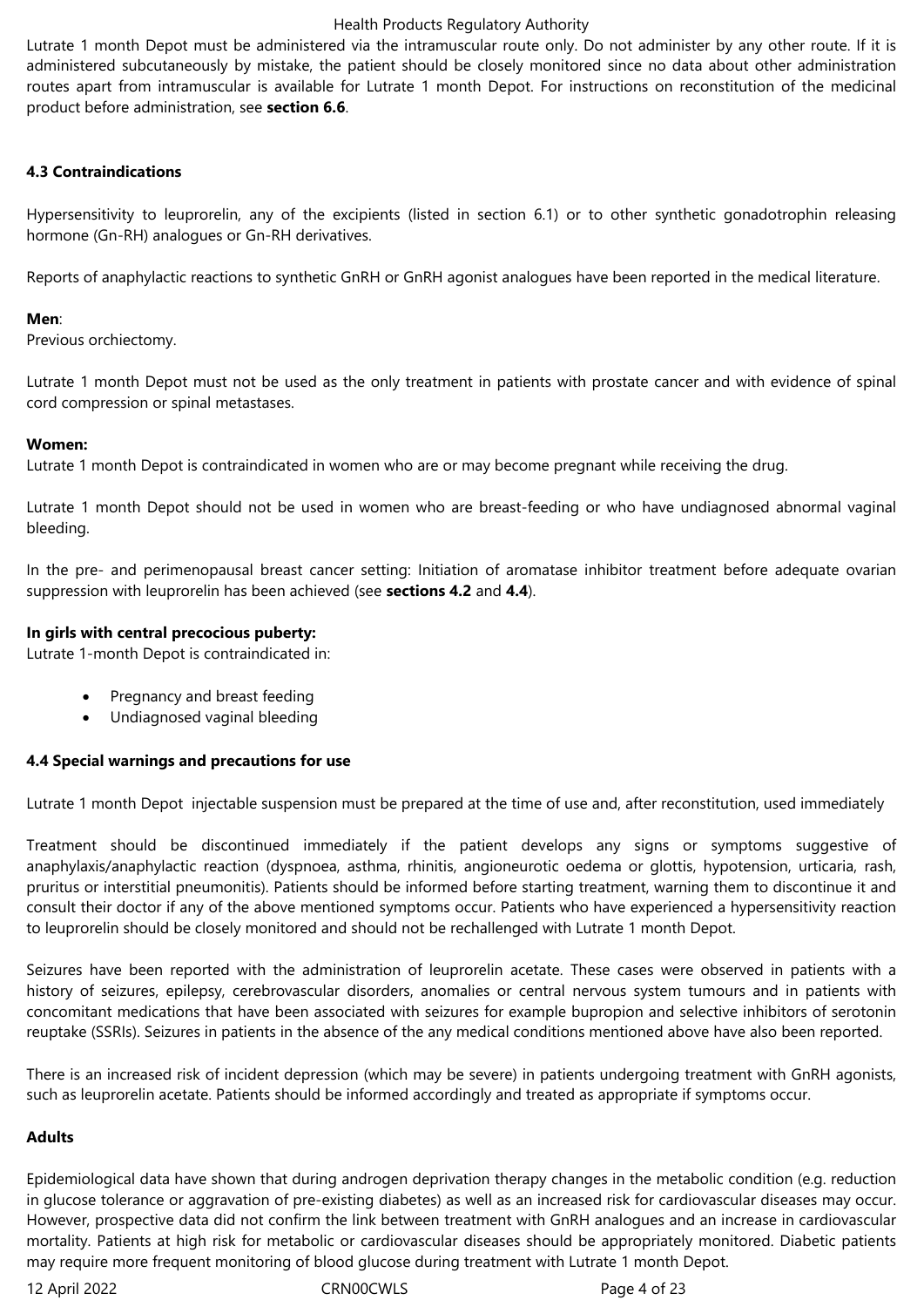Hepatic dysfunction and jaundice with elevated liver enzyme levels have been reported with the use of leuprorelin acetate. Therefore, close observation should be made and appropriate measures taken if necessary.

Fractured spine and paralysis have been reported with leuprorelin treatment

Sportsmen should take precaution as Lutrate 1 month Depot contains an ingredient which may give a positive test result in doping controls.

## **Men**

In the initial stages of Lutrate 1 month Depot treatment, as occurs during treatment with other GnRH agonists, a transient rise in levels of testosterone may occur. In some cases, this may be associated with a "flare" or exacerbation of the tumour growth resulting in temporary worsening of prostate cancer symptoms. These symptoms usually subside on continuation of therapy (see **section 4.8**). "Flare" may manifest itself as systemic or neurological symptoms in some cases (i.e. bone pain). In order to reduce the risk of "flare", an anti-androgen may be administered beginning 3 days prior to leuprorelin acetate therapy and continuing for the first two to three weeks of treatment. This has been reported to prevent the sequelae of an initial rise in serum testosterone. Also, cases of orchiatrophy and gynecomastia have been described with other GnRH agonists.

In patients treated with leuprorelin acetate, isolated cases of urethral obstruction (with or without haematuria) and spinal cord compression or metastatic vertebral lesions have been observed, which may contribute to paralysis with or without fatal complications. Patients at risk of urethral obstruction, spinal cord compression or metastatic vertebral lesions should be considered carefully and closely supervised in the first few weeks of treatment. These patients should be considered for prophylactic treatment with anti-androgens.

Should urological/neurological complications occur, these should be treated by appropriate specific measures.

Decreased bone density has been reported in the medical literature in men who have had orchiectomy or who have been treated with an LHRH agonist. Adding anti-androgenic therapy to the treatment regimen reduces bone loss, but increases the risk of other adverse effects such as clotting problems and oedema. If an anti-androgen is used over a prolonged period, due attention should be paid to the contraindications and precautions associated with its extended use. Patients at risk or with a medical history of osteoporosis should be considered carefully and closely supervised during treatment with leuprorelin acetate (see **section 4.8**).

Response to Lutrate 1 month Depot therapy should be monitored by clinical parameters and by measuring testosterone and PSA serum levels periodically.

Patients may experience metabolic changes (e.g. glucose intolerance or worsening of existing diabetes), hypertension, weight changes and cardiovascular disorders. As would be expected with this class of drug, development or aggravation of diabetes may occur, therefore diabetic patients may require more frequent monitoring of blood glucose during treatment with Lutrate 1 month Depot. Patients at high risk for metabolic or cardiovascular diseases should be carefully assessed before commencing treatment and adequately monitored during androgen deprivation therapy. Therapy with leuprorelin acetate results in suppression of the pituitary-gonadal system. Results of diagnostic tests of pituitary gonadotropic and gonadal functions conducted during and after leuprorelin acetate therapy may be affected.

Increased prothrombin time has been reported in patients under treatment with leuprorelin acetate.

Leuprorelin acetate should be used with precautions in the presence of, cardiovascular disease (including congestive heart failure condition), thromboembolism, oedema, depression and pituitary adenomas.

Leuprorelin acetate should be used with caution in patients with known bleeding disorders, thrombocytopenia or on treatment with anticoagulants.

## Androgen deprivation therapy may prolong the QT interval.

In patients with a history of or risk factors for QT prolongation and in patients receiving concomitant medicinal products that might prolong the QT interval (see section 4.5) physicians should assess the benefit risk ratio including the potential for Torsade de pointes prior to initiating Lutrate 1 month Depot.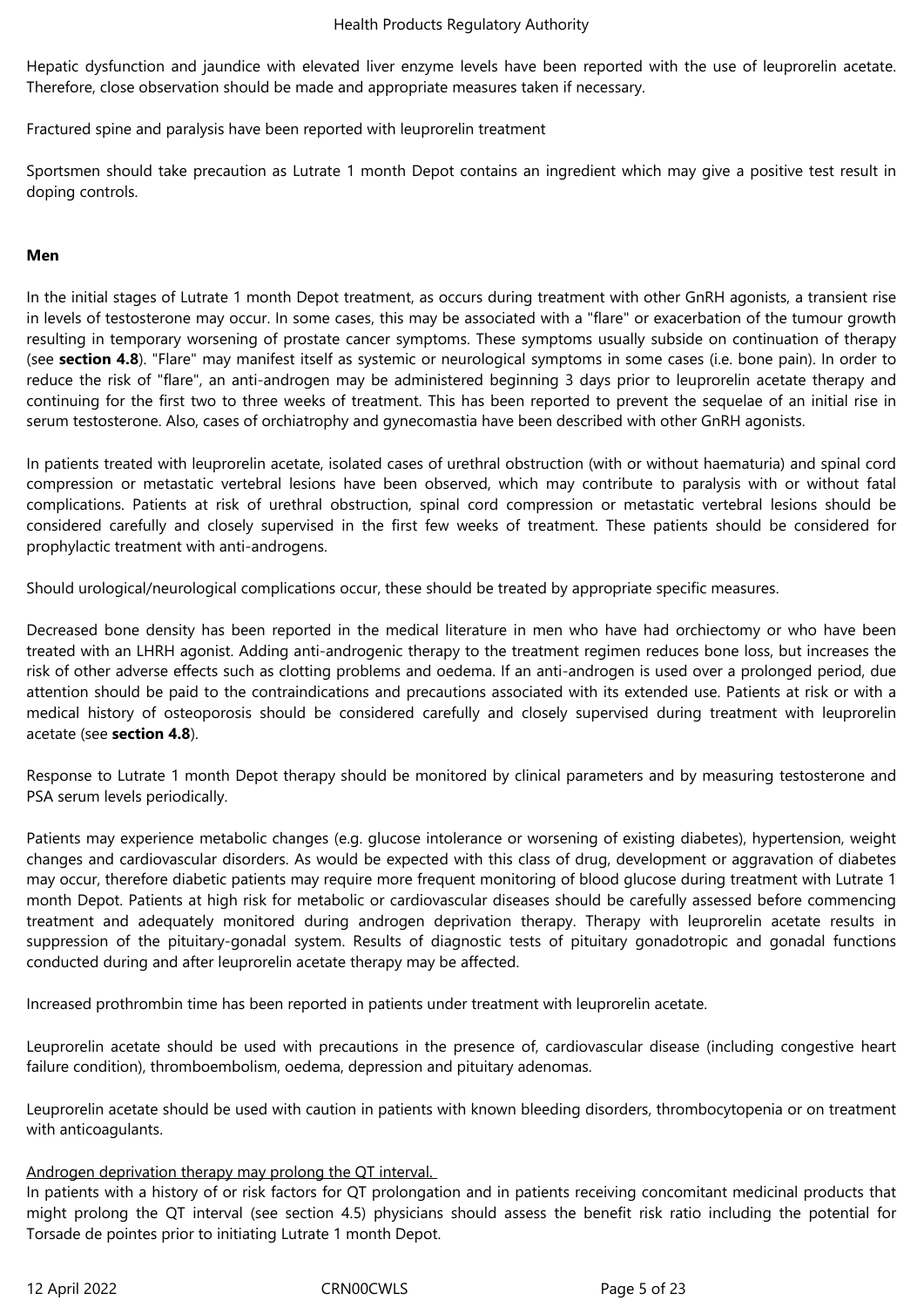Before starting treatment with leuprorelin acetate, pregnancy must be excluded (see section 4.3).

Since menstruation should stop with effective doses of Lutrate 1 month Depot, the patient should notify her physician if regular menstruation persists.

During treatment with leuprorelin acetate patients should be instructed to prevent conception e.g. with the use of non-hormonal methods until return of menses."

#### *Abnormal bleeding*

Prior to administration of Lutrate 1 month Depot, undiagnosed vaginal bleeding must be investigated, diagnosis confirmed and relevant management initiated.

#### *Initial increase in sex steroids*

During the early phase of therapy, sex steroids temporarily rise above baseline because of the physiological effect of the drug. Therefore, an increase in clinical signs and symptoms may be observed during the initial days of therapy, but these will dissipate with continued therapy.

## *Uterine fibroid diagnosis*

In the case of uterine fibroids, it is mandatory to confirm the diagnosis of fibroids and exclude an ovarian mass, either visually by laparoscopy or by ultrasonography or other investigative techniques as appropriate, before Lutrate 1 month Depot therapy is instituted.

## *Uterine fibroids*

In women with submucous fibroids there have been reports of severe vaginal bleeding following administration of leuprorelin as a consequence of the acute degeneration of the fibroids. Patients should be warned of the possibility of abnormal bleeding or pain in case earlier surgical intervention is required.

## *Cervical Resistance*

Lutrate 1 month Depot may cause an increase in uterine cervical resistance, which may result in difficulty in dilating the cervix for intrauterine surgical procedures.

## *Bone density in patients with endometriosis or uterine fibroids*

The induced hypo-estrogenic state results in a small loss in bone density over the course of treatment, some of which may not be reversible. The extent of bone demineralisation due to hypo-estrogenaemia is proportional to time and, consequently, is the event responsible for limiting the duration of therapy to 6 months. The generally accepted level of bone loss with LHRH analogues such as Lutrate 1 month Depot is 5%. In clinical studies the levels varied between 2.3% and 15.7% depending on the method of measurement. During one 6 month treatment period, this bone loss should not be important. In patients with major risk factors for decreased bone mineral content such as chronic alcohol and/or tobacco use, strong family history of osteoporosis, or chronic use of drugs that can reduce bone mass such as anticonvulsants or corticosteroids, Lutrate 1 month Depot therapy may pose an additional risk. In these patients, the risks and benefits must be weighed carefully before therapy with Lutrate 1 month Depot is instituted.

In women receiving GnRH analogues for the treatment of uterine fibroids, the duration of administration of leuprorelin acetate should be limited to 6 months, as its use is associated with an increased risk of bone mineral loss (see *Bone density*, section 4.4). If it is necessary to resume administration of leuprorelin acetate, changes in bone parameters should be closely followed

## *Endometriosis*

In women receiving GnRH analogues for the treatment of endometriosis, the duration of administration of leuprorelin acetate should be limited to 6 months, as its use is associated with an increased risk of bone mineral loss.

In women receiving GnRH analogues, the addition of HRT (an estrogen and progestogen) has been shown to reduce bone mineral density loss and vasomotor symptoms. Therefore, if appropriate, HRT may be co-administered with leuprorelin acetate, taking into account the risks and benefits of each medicinal product, for up to 12 months if clinically appropriate. If it is necessary to resume administration of leuprorelin acetate, changes in bone parameters should be closely followed.

*Advanced and early breast cancer:*

12 April 2022 CRN00CWLS Page 6 of 23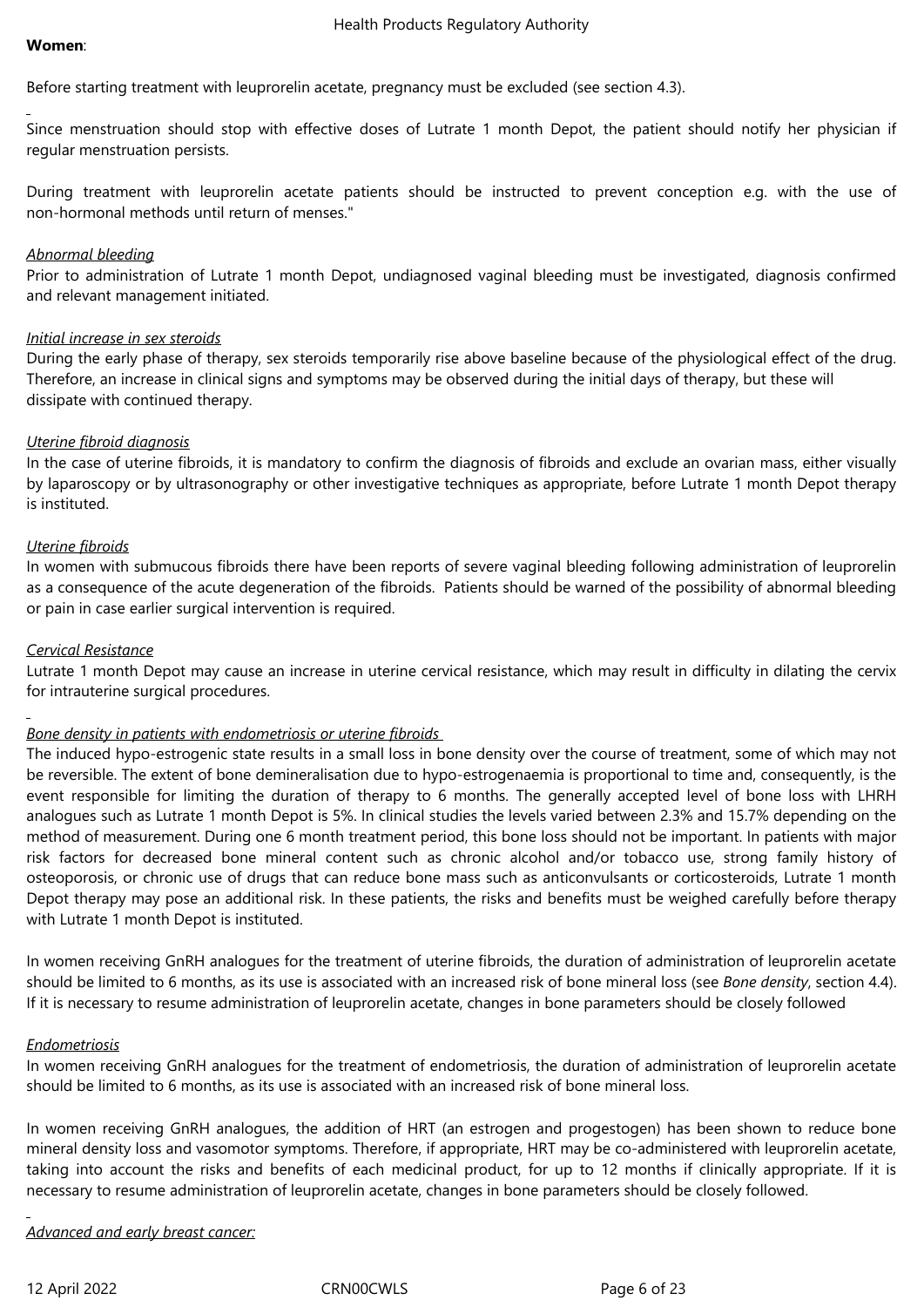In order to ensure adequate ovarian suppression in pre- and perimenopausal women, treatment with leuprorelin should be administered for at least 6-8 weeks prior to commencement of an aromatase inhibitor, and monthly leuprorelin injections should be administered on schedule and without interruption throughout aromatase inhibitor treatment.

Women who are premenopausal at breast cancer diagnosis and who become amenorrhoeic following chemotherapy may or may not have continued estrogen production from the ovaries. Irrespective of menstrual status, premenopausal status should be confirmed following chemotherapy and before commencement of leuprorelin, by blood concentrations of estradiol and FSH within the reference ranges for premenopausal women, in order to avoid unnecessary treatment with leuprorelin in the event of a chemotherapy-induced menopause.

Following commencement of leuprorelin, it is important to confirm adequate ovarian suppression (gonadotrophin analogue induced menopause) by serial assessment of circulating FSH, and estradiol if this subset of women is to be considered for therapy with an aromatase inhibitor, in accordance with current clinical practice recommendations. Accordingly, ovarian suppression should be confirmed by low blood concentrations of FSH and estradiol prior to starting aromatase inhibitor treatment and measurements should be repeated every three months during combination therapy with leuprorelin and an aromatase inhibitor. This is to avoid aromatase inhibitor-induced rebound increase in circulating estrogen, with consequential implications for the breast cancer. Of note, circulating FSH levels are lowered in response to gonadotrophin analogue-induced ovarian suppression (induced menopause), unlike in a natural menopause where FSH levels are elevated.

Patients who have discontinued leuprorelin treatment should also discontinue aromatase inhibitors within 1 month of the last leuprorelin administration.

Particular attention should also be paid to the prescribing information of co-administered medicinal products, such as aromatase inhibitors, tamoxifen, CDK4/6 inhibitors, for relevant safety information when administered in combination with leuprorelin.

Bone mineral density should be assessed before starting treatment with leuprorelin, particularly in women who have additional risk factors for osteoporosis. These patients should be closely monitored and treatment for, or prophylaxis of, osteoporosis should be initiated when appropriate.

The risk of musculoskeletal disorders (including joint or musculoskeletal pain) when a GnRH agonist is used in combination with either an aromatase inhibitor or tamoxifen is approximately 89% with the aromatase inhibitor and approximately 76% with tamoxifen.

Hypertension has been reported as a targeted adverse event at a very common frequency with GnRH agonist in combination with either exemestane or tamoxifen.

Premenopausal women with breast cancer receiving GnRH agonist in combination with either exemestane or tamoxifen should have regular monitoring of cardiovascular risk factors and blood pressure.

Hyperglycaemia and diabetes were reported as targeted adverse events at a common frequency with a GnRH agonist in combination with either exemestane or tamoxifen. Premenopausal women with breast cancer receiving a GnRH agonist in combination with either exemestane or tamoxifen should have regular monitoring of risk factors for diabetes with blood glucose monitoring on a regular basis and appropriate anti-diabetic treatment initiated, if appropriate, according to national guidelines.

Depression has been reported to occur in approximately 50% of patients treated with a GnRH agonist in combination with either tamoxifen or exemestane, but less than 5% of patients had severe depression (grade 3-4). Patients should be informed accordingly and treated as appropriate if symptoms occur. Patients with known depression or depression history should be carefully monitored during therapy.

Treatment of premenopausal women with endocrine responsive early stage breast cancer with leuprorelin in combination with tamoxifen or an aromatase inhibitor should follow a careful individual appraisal of the risks and benefits.

## **In girls with central precocious puberty:**

Before starting the therapy, a precise diagnosis of idiopathic and/or neurogenic central precocious puberty is necessary. In girls, pregnancy must be excluded (see section 4.3).

12 April 2022 CRN00CWLS Page 7 of 23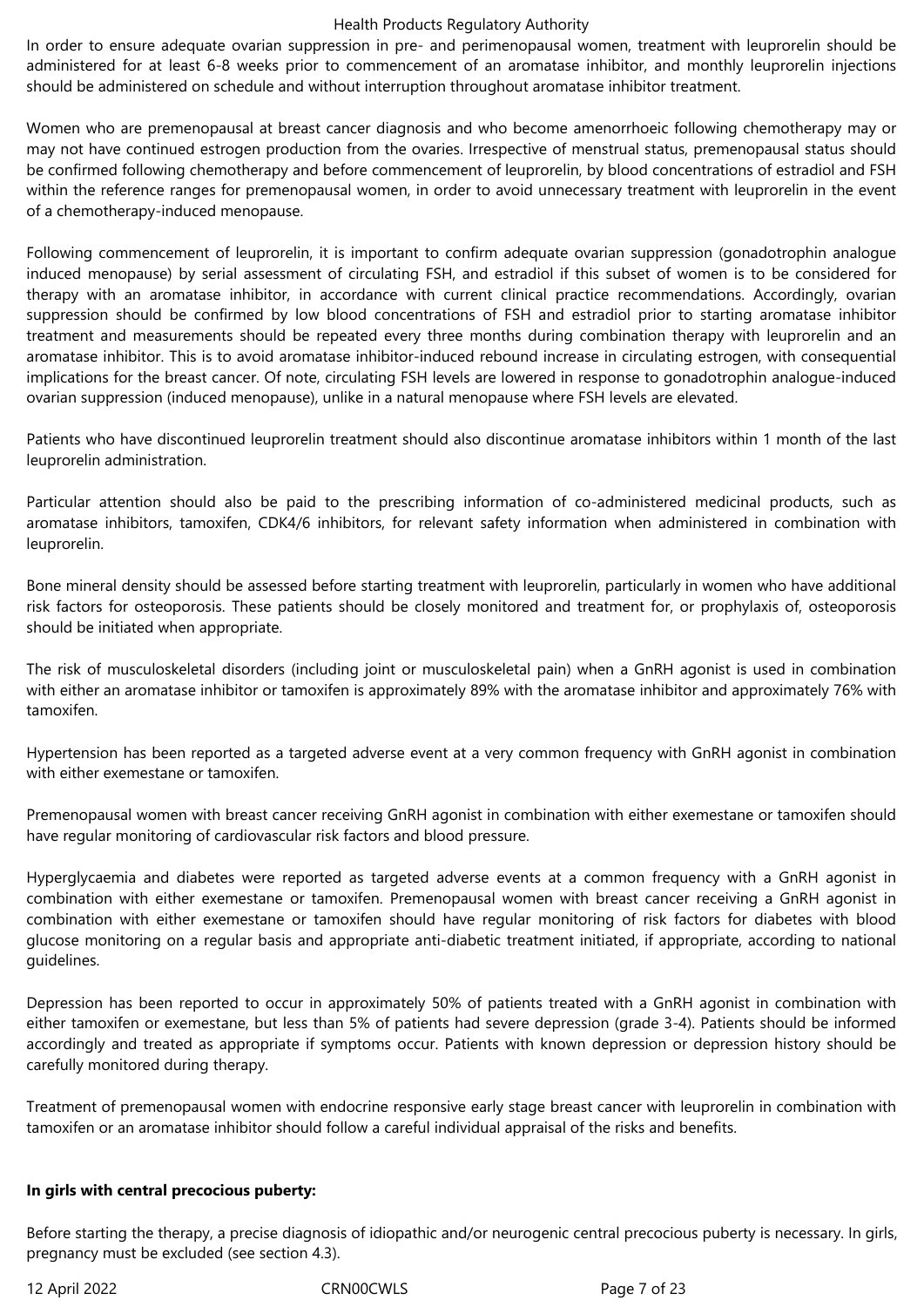The therapy is a long-term treatment, adjusted individually. Lutrate 1 month Depot should be administered as precisely as possible in regular monthly periods. An exceptional delay of the injection date for a few days (30  $\pm$  2 days) does not influence the results of the therapy.

In the event of a sterile abscess at the injection site (mostly reported after i.m. injection of higher than the recommended dosage) the absorption of leuprorelin acetate from the depot can be decreased. In this case the hormonal parameters (testosterone, oestradiol) should be monitored at 2-week intervals (see section 4.2).

The treatment of children with progressive brain tumours should follow a careful individual appraisal of the risks and benefits.

The occurrence of vaginal bleeding, spotting and discharge after the first injection may occur as a sign of hormone withdrawal in girls. Vaginal bleeding beyond the first/second month of treatment needs to be investigated.

Bone mineral density (BMD) may decrease during GnRHa therapy for central precocious puberty. However, after cessation of treatment subsequent bone mass accrual is preserved and peak bone mass in late adolescence does not seem to be affected by treatment.

Slipped femoral epiphysis can be seen after withdrawal of GnRHa treatment. The suggested theory is that the low concentrations of estrogen during treatment with GnRH agonists weakens the epiphysial plate. The increase in growth velocity after stopping the treatment subsequently results in a reduction of the shearing force needed for displacement of the epiphysis.

This medicinal product contains less than 1 mmol sodium (23 mg) per vial, that is to say essentially 'sodium- free'.

## **4.5 Interaction with other medicinal products and other forms of interactions**

No pharmacokinetic-based drug-drug interaction studies have been conducted with leuprorelin acetate. However, because leuprorelin acetate is a peptide that is primarily degraded by peptidase and not by Cytochrome P-450 enzymes as noted in specific studies, and the drug is only about 46% bound to plasma proteins, pharmacokinetic drug interactions would not be expected to occur.

Since androgen deprivation treatment may prolong the QT interval, the concomitant use of Lutrate 1 month Depot with medicinal products known to prolong the QT interval or medicinal products able to induce Torsade de pointes such as class IA (e.g. quinidine, disopyramide) or class III (e.g. amiodarone, sotalol, dofetilide, ibutilide) antiarrhythmic medicinal products, methadone, moxifloxacin, antipsychotics, etc. should be carefully evaluated (see section 4.4).

## **4.6 Fertility, pregnancy and lactation**

## *Pregnancy:*

Lutrate 1 month Depot is contraindicated for use in pregnant women. Before starting treatment with Lutrate 1 month Depot, pregnancy must be excluded.

There have been reports of foetal malformation when leuprorelin injection has been given during pregnancy. Therefore, the possibility exists that spontaneous abortion may occur if the drug is administered during pregnancy.

## *Breast-feeding:*

It is not known whether leuprorelin acetate is excreted in human milk; therefore, Lutrate 1 month Depot must not be used in women who are breast-feeding. See **section 4.3** Contraindications.

When used monthly at the recommended dose, Lutrate 1 month Depot usually inhibits ovulation and stops menstruation. Contraception is not ensured, however, by taking Lutrate 1 month Depot and therefore, patients should use non-hormonal methods of contraception during treatment and after cessation of treatment until the return of menses.

## *Fertility:*

Studies in animals have shown reproductive toxicity (see section 5.3).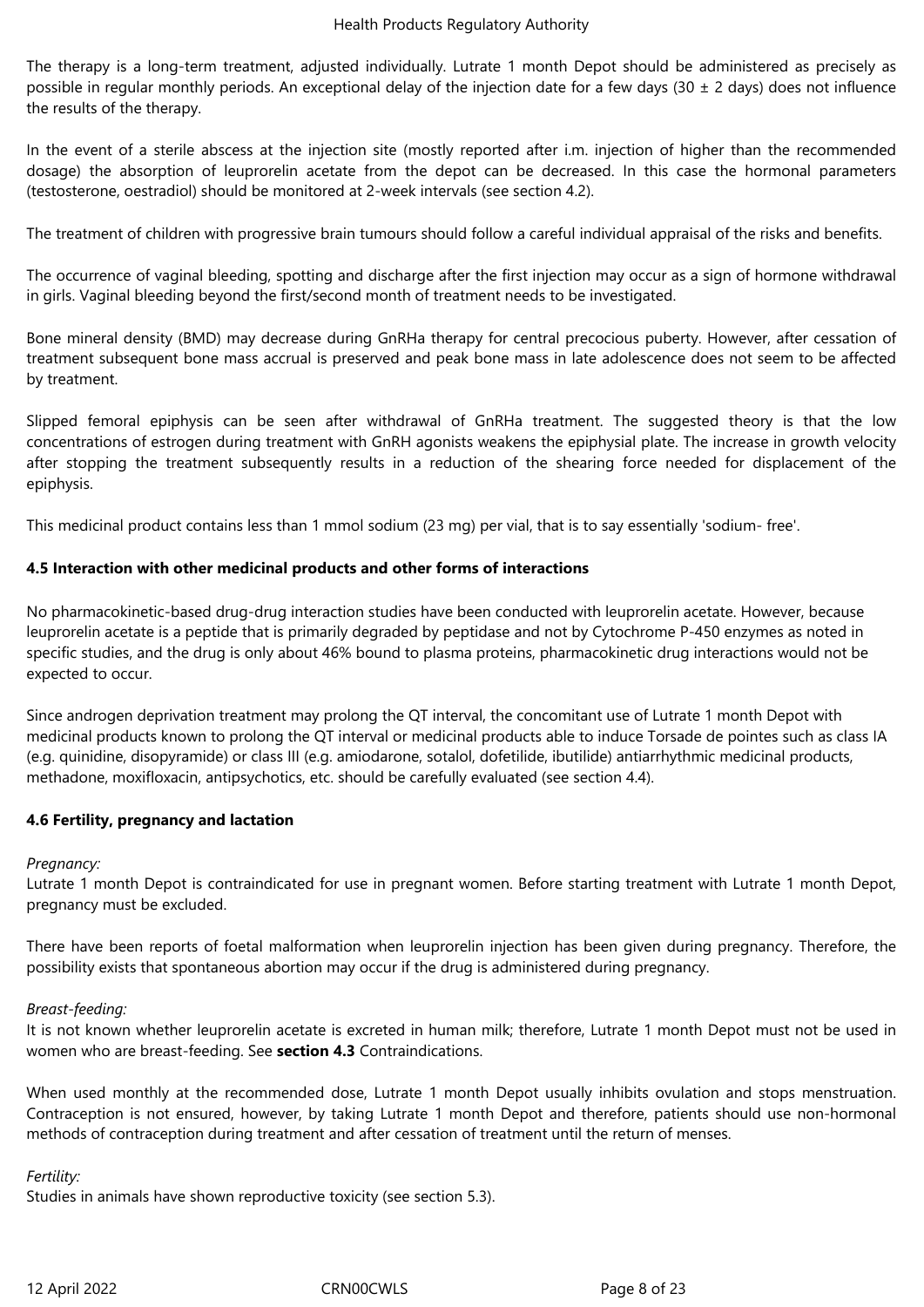Patients should be advised that if they miss successive doses of Lutrate 1 month Depot, breakthrough bleeding or ovulation may occur with the potential for conception. Patients should be advised to see their physician if they believe they may be pregnant.

If a patient becomes pregnant during treatment, the drug must be discontinued. The patient must be apprised of this evidence and the potential for an unknown risk to the foetus.

In girls with central precocious puberty: See **section 4.3** Contraindications.

## **4.7 Effects on ability to drive and use machines**

No specific studies on the effects of Lutrate 1 month Depot on the ability to drive and use machines have been performed. However, the ability to drive and use machines may be impaired due to visual disturbances and dizziness.

## **4.8 Undesirable effects**

Adverse reactions seen with Lutrate 1 month Depot are due mainly to the specific pharmacological action, namely increases and decreases in certain hormone levels.

## **Men:**

Unless otherwise specified, the following safety profile of Lutrate 1 month Depot is based on the results of a phase III clinical trial in which prostate cancer patients were treated with six intramuscular monthly doses of Lutrate 1 month Depot and followed up for total a period of 26 weeks. Most of the treatment-related AEs reported were the usual ones associated with testosterone suppressing therapy.

The most commonly reported adverse reactions with Lutrate 1 month Depot are hot flushes, injection site pain, injection site irritation, night sweats and headache.

The following adverse reactions from clinical investigations were listed below by system organ class and in order of decreasing incidence (very common: ≥1/10; common: ≥1/100 to <1/10; uncommon: ≥ 1/1,000 to < 1/100 and not known (cannot be estimated from the available data)).

| <b>SOC</b>              | <b>Very common</b> | <b>Common</b>  | $\frac{1}{2}$ . Namber and requency of ADRs daring Eau atc T month Depot 5.15 mg therapy.<br><b>Uncommon</b> | Not known |
|-------------------------|--------------------|----------------|--------------------------------------------------------------------------------------------------------------|-----------|
| <b>Metabolism and</b>   |                    |                |                                                                                                              |           |
|                         |                    | Increased      |                                                                                                              |           |
| nutrition               |                    | appetite       | Anorexia, hypercholesterolemia, hyperlipidemia                                                               |           |
| disorders               |                    |                |                                                                                                              |           |
| <b>Psychiatric</b>      |                    |                | Sleep disorders, insomnia, libido decreased, mood                                                            |           |
| disorders               |                    |                | changes and depression*                                                                                      |           |
| Nervous system          |                    |                |                                                                                                              |           |
| disorders               |                    | Headache       | Somnolence                                                                                                   |           |
| <b>Ear and</b>          |                    |                |                                                                                                              |           |
| labyrinth               |                    |                | Vertigo                                                                                                      |           |
| disorders               |                    |                |                                                                                                              |           |
| <b>Vascular</b>         | Hot flush          |                |                                                                                                              |           |
| disorders               |                    |                |                                                                                                              |           |
| <b>Gastrointestinal</b> |                    |                | Abdominal pain lower, diarrhea, nausea, vomiting                                                             |           |
| disorders               |                    |                |                                                                                                              |           |
| <b>Hepatobiliary</b>    |                    |                | Hyperbilirubinaemia                                                                                          |           |
| disorders               |                    |                |                                                                                                              |           |
| <b>Skin and</b>         |                    | Hyperhidrosis, |                                                                                                              |           |
| subcutaneous            |                    | night sweats,  | Periorbital edema, urticaria, pruritus                                                                       |           |
| tissue disorders        |                    | cold sweats    |                                                                                                              |           |
| Musculoskeletal,        |                    |                |                                                                                                              |           |
| connective              |                    |                |                                                                                                              |           |
| tissue and bone         |                    | Back pain      | Arthralgia, muscle spasms, pain in extremity                                                                 |           |
| disorders               |                    |                |                                                                                                              |           |
| <b>Renal and</b>        |                    |                |                                                                                                              |           |
| urinary                 |                    |                | Urinary retention, urinary incontinence, pollakiuria                                                         |           |
| disorders               |                    |                |                                                                                                              |           |

## **Table 1. Number and frequency of ADRs during Lutrate 1 month Depot 3.75 mg therapy.**

12 April 2022 CRN00CWLS Page 9 of 23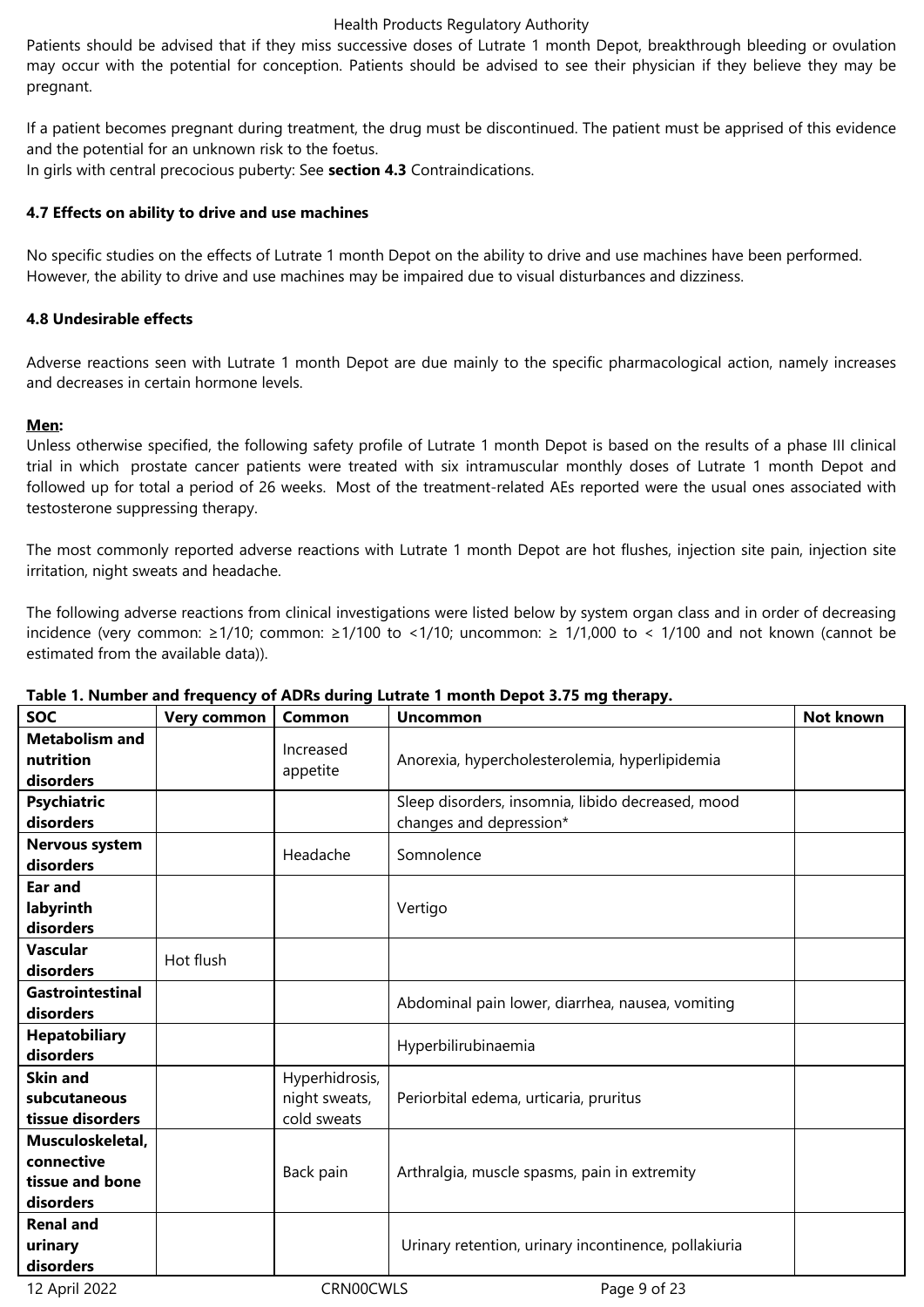| <b>Respiratory,</b><br>thoracic and<br>mediastinal<br>disorders      |                                                                                  |                                                                                           | Interstitial<br>lung disease                         |
|----------------------------------------------------------------------|----------------------------------------------------------------------------------|-------------------------------------------------------------------------------------------|------------------------------------------------------|
| <b>Reproductive</b><br>system and<br>breast disorders                | Erectile<br>dysfunction                                                          | Breast swelling, breast tenderness, ejaculation failure                                   |                                                      |
| <b>Cardiovascular</b><br>disorders                                   |                                                                                  |                                                                                           | QT<br>prolongation<br>(see sections<br>4.4 and 4.5). |
| <b>General</b><br>disorders and<br>administration<br>site conditions | Fatigue,<br>asthenia,<br>pyrexia, local<br>adverse<br>reactions (see<br>table 2) | Weakness, feeling hot and cold, feeling jittery                                           |                                                      |
| <b>Investigations</b>                                                |                                                                                  | Increased AST, increased ALT, bilirubin increased,<br>gamma-glutamyltransferase increased |                                                      |

\* In a post-marketing study the frequency of mood changes and depression in long term users was common.

In terms of severity, 98% of all treatment-related AEs were mild or moderate. Eighty-nine percentage (89%) of the hot flushes were reported as mild and nine percentage (9%) as moderate. Two cases of hot flushes (0.2%) were reported as severe.

A total of 35 local adverse reactions (LAR) at the injection site were reported by 29 patients (18.1%) during the study.

Local adverse reactions after Lutrate 1 month Depot 3.75mg are those typically reported with other similar products administered via intramuscular injection. Injection site pain, injection site irritation, injection site discomfort, injection site bruising and erythema were the most commonly reported. Uncommonly reported reactions were injection site reaction, swelling, injury and haemorrhage (Table 2)

| <b>Primary SOC*</b><br>PT: General disorders and administration site conditions | <b>Patients with related LAR</b> |
|---------------------------------------------------------------------------------|----------------------------------|
|                                                                                 | %                                |
| Common                                                                          |                                  |
| Injection site pain                                                             | 8.1                              |
| Injection site irritation                                                       | 4.4                              |
| Injection site discomfort                                                       | 1.9                              |
| Injection site erythema                                                         | 1.3                              |
| Injection site bruising                                                         | 1.3                              |
| Uncommon                                                                        |                                  |
| Injection site reaction                                                         | 0.6                              |
| Injection site swelling                                                         | 0.6                              |
| Injection site injury                                                           | 0.6                              |
| Injection site hemorrhage                                                       | 0.6                              |

|  |  |  | Table 2. Frequency of patients with local adverse reactions during Lutrate 1 month Depot therapy. |
|--|--|--|---------------------------------------------------------------------------------------------------|
|  |  |  |                                                                                                   |

\*Subjects may fall into more than one category; LAR: local adverse reaction; SOC: System Organ Class.

In the presence of repeated administrations of Lutrate 1 month Depot, swelling (0.6%), pain (0.6%), bruising (0.6%) and irritation (0.6%) were reported as recurrent local adverse reactions. These events were all reported as not serious and mild. No patient discontinued therapy due to local adverse events.

In a phase I clinical trial (CRO-02-43) carried out in healthy subjects with Leuprolide Depot GP-Pharm 7.5 mg administered at single dose, one case of injection site induration was reported.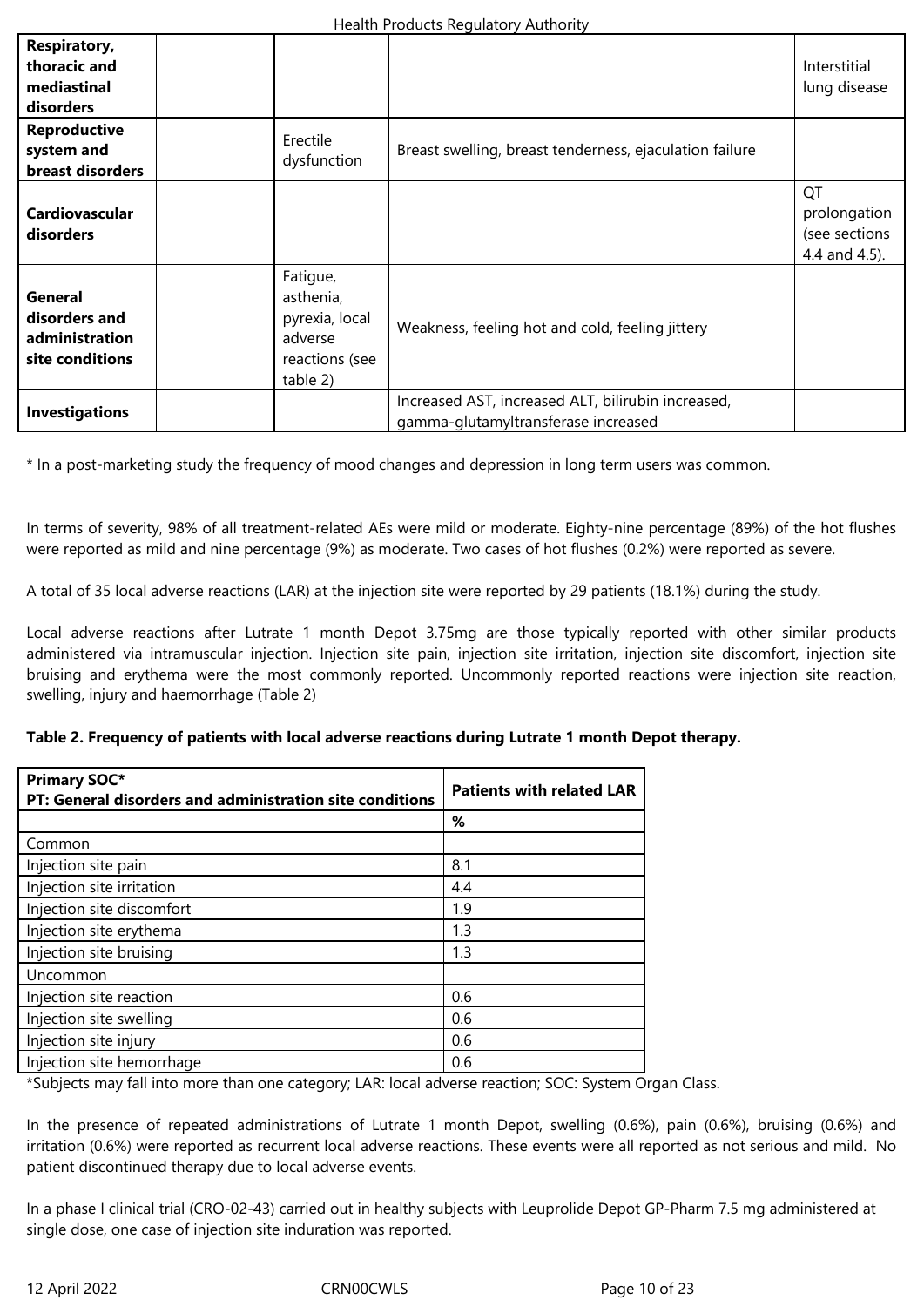Other adverse events which have been reported to occur with leuprorelin acetate treatment include impotence, decrease in libido (both pharmacological consequences of testosterone deprivation), peripheral oedema, pulmonary embolism, palpitations, myalgia, muscle weakness, chills, dyspnoea, peripheral vertigo, rash, amnesia, visual disturbances , skin sensation, anaemia, hypersensitivity reactions (including rash, pruritus, urticaria, wheezing, fever, chills and anaphylactic reactions), weight fluctuation, decreased appetite, dizziness, parasthesiae, paralysis (see Section 4.4), seizure, hypertension, hypotension (see Section 4.4 and 4.5), hepatic function abnormal, hepatic function test abnormal (usually transient), bone pain, weakness of lower extremities, spinal fracture , reduction in bone mineral density, osteoporosis (including spinal fracture, see Section 4.4), urinary tract obstruction, testicular atrophy and gynaecomastia. Pituitary apoplexy has been reported following initial administration in patients with pituitary adenoma Infarction of pre-existing pituitary adenomas has been reported rarely after administration of both short and long acting LHRH agonists. There have been rare reports of thrombocytopenia and leucopoenia. Metabolic syndrome (including hypertension, dyslipidemia, insulin resistance, abnormal glucose tolerance)

#### **Women**

Those adverse events occurring most frequently with leuprorelin 1 month Depot are associated with hypo-estrogenism; the most frequently reported are hot flushes, mood swings including depression (occasionally severe), and vaginal dryness.

Estrogen levels return to normal after treatment is discontinued.

The induced hypo-estrogenic state results in a small loss in bone density over the course of treatment, some of which may not be reversible (see **section 4.4**).

Vaginal haemorrhage may occur during therapy due to acute degeneration of submucous fibroids (see section 4.4).

The following adverse reactions from clinical investigations were listed below by system organ class and in order of decreasing incidence (very common: ≥1/10; common: ≥1/100 to <1/10; uncommon: ≥ 1/1,000 to < 1/100, very rare≥ 1/10,000 to < 1/1,000 and not known (cannot be estimated from the available data)).

| <b>SOC</b>                                        | <b>Very</b><br>common                | Common                                                                          | <b>Uncommon</b>                              | <b>Very rare</b>                                                                                                                                             | <b>Not known</b>                                                                                                                                    |
|---------------------------------------------------|--------------------------------------|---------------------------------------------------------------------------------|----------------------------------------------|--------------------------------------------------------------------------------------------------------------------------------------------------------------|-----------------------------------------------------------------------------------------------------------------------------------------------------|
| <b>Blood and</b><br>lymphatic<br>system disorders |                                      |                                                                                 |                                              |                                                                                                                                                              | anemia (reported in medicinal products of<br>this class), thrombocytopenia, leucopenia                                                              |
| Immune system<br>disorders                        |                                      |                                                                                 |                                              |                                                                                                                                                              | hypersensitivity reactions (including rash,<br>pruritus, urticaria and rarely, wheezing and<br>interstitial pneumonitis, anaphylactic<br>reactions) |
| <b>Metabolism and</b><br>nutrition<br>disorders   |                                      | weight<br>fluctuation                                                           | decreased<br>appetite,<br>lipids<br>abnormal |                                                                                                                                                              | Metabolic syndrome (including<br>hypertension, dyslipidemia, insulin<br>resistance, abnormal glucose tolerance)                                     |
| <b>Psychiatric</b><br>disorders                   | insomnia                             | mood<br>changes<br>(long term<br>$use)**$<br>depression<br>(see section<br>4.4) | mood<br>changes<br>(short term<br>$use)**$   |                                                                                                                                                              |                                                                                                                                                     |
| <b>Nervous system</b><br>disorders                | headache<br>(occasionally<br>severe) | paresthesia,<br>dizziness                                                       |                                              | pituitary<br>hemorrhage,<br>pituitary<br>apoplexy has<br>been reported<br>following<br>initial<br>administration<br>in patients<br>with pituitary<br>adenoma | paralysis (see section 4.4), seizure                                                                                                                |

## **Table 3: Number and frequency of ADRs during leuprorelin 1 month Depot therapy in women.**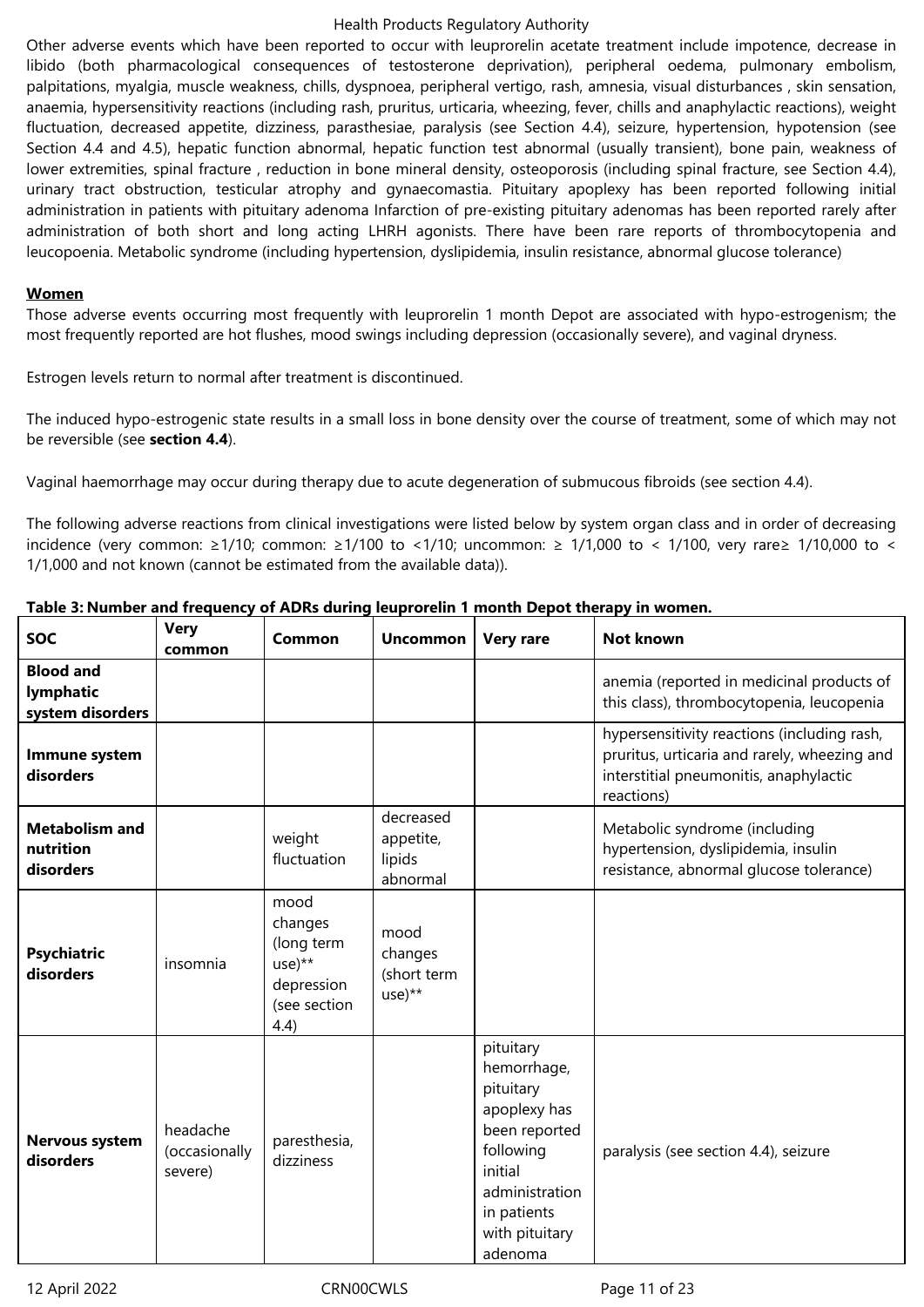| <b>Eye disorders</b>                                                 |           |                                                                                                                                                                                 | visual<br>impairment                                            |                                                                                                               |
|----------------------------------------------------------------------|-----------|---------------------------------------------------------------------------------------------------------------------------------------------------------------------------------|-----------------------------------------------------------------|---------------------------------------------------------------------------------------------------------------|
| <b>Cardiac</b><br>disorders                                          |           |                                                                                                                                                                                 | palpitations                                                    |                                                                                                               |
| <b>Vascular</b><br>disorders                                         | hot flush |                                                                                                                                                                                 |                                                                 | pulmonary embolism, hypertension,<br>hypotension (see section 4.4)                                            |
| Gastrointestinal<br>disorders                                        |           | nausea                                                                                                                                                                          | diarrhea,<br>vomiting                                           |                                                                                                               |
| <b>Hepatobiliary</b><br>disorders                                    |           |                                                                                                                                                                                 | liver<br>function<br>test<br>abnormal<br>(usually<br>transient) | hepatic function abnormal, jaundice                                                                           |
| <b>Skin and</b><br>subcutaneous<br>tissue disorders                  |           | hyperhidrosi<br>S                                                                                                                                                               | hair loss                                                       |                                                                                                               |
| Musculoskeletal,<br>connective<br>tissue and bone<br>disorders       | Bone pain | arthralgia,<br>muscle<br>weakness                                                                                                                                               | myalgia                                                         | spinal fracture (see section 4.4), reduction<br>in bone mass which may occur with the<br>use of GnRH agonists |
| <b>Respiratory,</b><br>thoracic and<br>mediastinal<br>disorders      |           |                                                                                                                                                                                 |                                                                 | Interstitial lung disease                                                                                     |
| <b>Reproductive</b><br>system and<br>breast disorders                |           | breast<br>tenderness,<br>breast<br>atrophy,<br>vulvovaginal<br>dryness                                                                                                          |                                                                 | vaginal haemorrhage,<br>libido decreased                                                                      |
| <b>General</b><br>disorders and<br>administration<br>site conditions |           | edema<br>peripheral,<br>injection site<br>reaction e.g.<br>injection site<br>induration,<br>erythema,<br>pain,<br>abscesses,<br>swelling,<br>nodules,<br>ulcers and<br>necrosis | pyrexia,<br>fatigue                                             |                                                                                                               |

In women with early breast cancer treated with a GnRH agonist in combination with tamoxifen or an aromatase inhibitor, the following side effects have been seen:

*Very common*: Nausea, fatigue, musculoskeletal disorders, osteoporosis, hot flushes, hyperhidrosis, insomnia, depression, libido decreased, vulvovaginal dryness, dyspareunia, urinary incontinence, hypertension.

*Common:* Diabetes mellitus, hyperglycaemia, injection site reaction, hypersensitivity fracture, embolism.

*Uncommon*: myocardial ischaemia, cerebral ischaemia, central nervous system haemorrhage.

*Rare*: QT prolongation

# **Children:**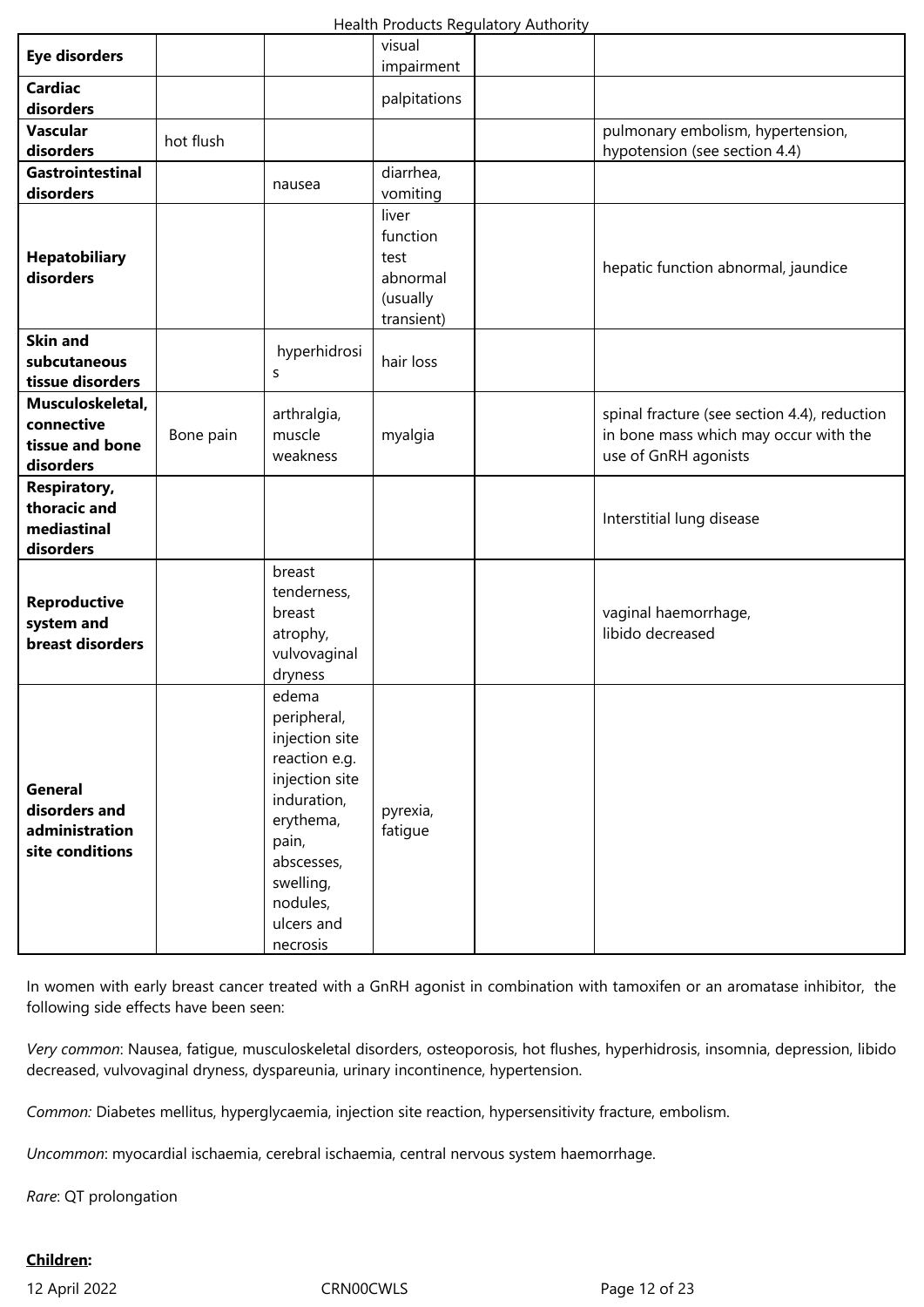In the initial phase of therapy, a short-term increase as flare-up of the sex hormone level occurs, followed by a decrease to values within the pre-pubertal range. Due to this pharmacological effect, adverse events may occur particularly at the beginning of treatment.

The following adverse reactions from clinical investigations were listed below by system organ class and in order of decreasing incidence (common: ≥1/100 to <1/10; uncommon: ≥ 1/1,000 to < 1/100, very rare: ≥ 1/10,000 to < 1/1,000 and not known (cannot be estimated from the available data)).

| <b>SOC</b>                                                           | Very common | Common                                                                                                                   | <b>Uncommon</b> | Rare | <b>Very rare</b>                                                                                                                                                                                                       | <b>Not</b><br>known             |
|----------------------------------------------------------------------|-------------|--------------------------------------------------------------------------------------------------------------------------|-----------------|------|------------------------------------------------------------------------------------------------------------------------------------------------------------------------------------------------------------------------|---------------------------------|
| <b>Psychiatric</b><br>disorders                                      |             | Depression (see<br>section 4.4),<br>emotional<br>lability                                                                |                 |      |                                                                                                                                                                                                                        |                                 |
| Nervous system<br>disorders                                          |             | headache                                                                                                                 |                 |      | As with other medicinal products of<br>this class, very rare cases of<br>pituitary apoplexy have been<br>reported following initial<br>administration in patients with<br>pituitary adenoma, pituitary<br>haemorrhage. | seizure                         |
| <b>Gastrointestinal</b><br>disorders                                 |             | abdominal pain<br>/ abdominal<br>cramps,<br>nausea/vomiting                                                              |                 |      |                                                                                                                                                                                                                        |                                 |
| <b>Skin and</b><br>subcutaneous<br>tissue disorders                  |             | acne                                                                                                                     |                 |      |                                                                                                                                                                                                                        |                                 |
| <b>Respiratory,</b><br>thoracic and<br>mediastinal<br>disorders      |             |                                                                                                                          |                 |      |                                                                                                                                                                                                                        | interstitial<br>lung<br>disease |
| <b>Reproductive</b><br>system and<br>breast disorders                |             | vaginal bleeding,<br>spotting, vaginal<br>discharge**                                                                    |                 |      |                                                                                                                                                                                                                        |                                 |
| <b>General</b><br>disorders and<br>administration<br>site conditions |             | injection site<br>reactions (e.g.<br>induration,<br>erythema, pain,<br>abscess,<br>swelling,<br>nodules and<br>necrosis) |                 |      |                                                                                                                                                                                                                        |                                 |
| Immune system<br>diseases and<br>symptoms                            |             |                                                                                                                          |                 |      | general allergic reactions (fever,<br>rash, e.g. itching, anaphylactic<br>reactions                                                                                                                                    |                                 |

|  |  |  | Table 4: Number and frequency of ADRs during leuprorelin 1 month Depot therapy in pediatrics. |
|--|--|--|-----------------------------------------------------------------------------------------------|
|  |  |  |                                                                                               |

\*\* In general, the occurrence of vaginal spotting with continued treatment (subsequent to possible withdrawal bleeding in the first month of treatment) should be assessed as a sign of potential underdosage. The pituitary suppression should then be determined by an LHRH test

# Reporting of suspected adverse reactions

Reporting suspected adverse reactions after authorisation of the medicinal product is important. It allows continued monitoring of the benefit/risk balance of the medicinal product. Healthcare professionals are asked to report any suspected adverse reactions via the HPRA Pharmacovigilance, Earlsfort Terrace, IRL - Dublin 2; Tel: +353 1 6764971; Fax: +353 1 6762517. Website: http://www.hpra.ie/; E-mail: medsafety@hpra.ie

## **4.9 Overdose**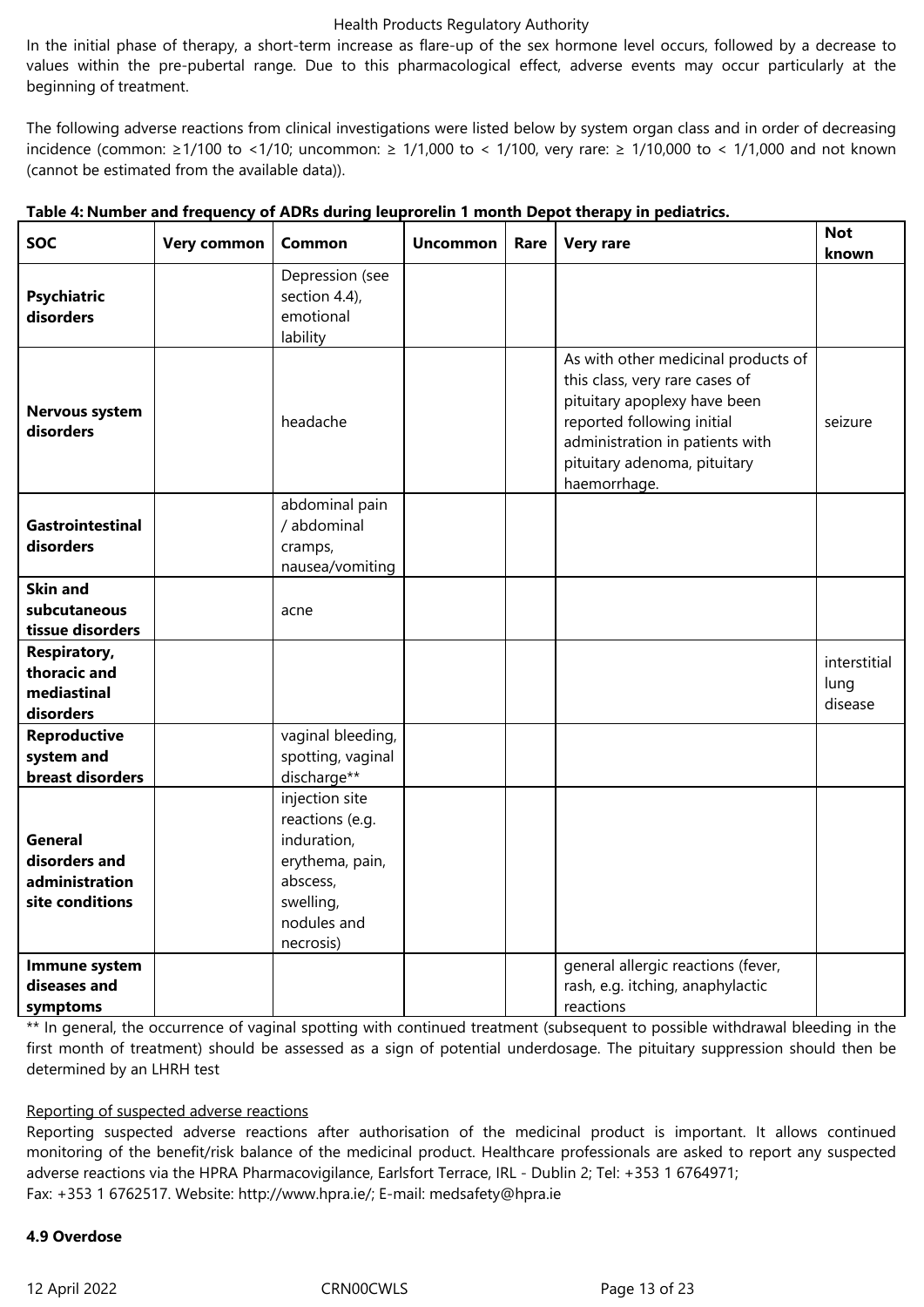There is no clinical experience with the effects of an acute overdose of Lutrate 1 month Depot or leuprorelin acetate. In clinical trials using daily subcutaneous leuprorelin acetate in patients with prostate cancer, doses as high as 20 mg/day for up to two years caused no AEs differing from those observed with the 1 mg/day dose.

In animal studies, doses of up to 500 times the recommended human dose resulted in dyspnoea, decreased activity and local irritation at the injection site. In cases of overdosage, the patient should be monitored closely and management should be symptomatic and supportive.

## **5 PHARMACOLOGICAL PROPERTIES**

## **5.1 Pharmacodynamic properties**

Pharmacotherapeutic group: Endocrine therapy. Hormones and related agents. Gonadotropin-releasing hormones analogues; ATC code: L02AE02.

Mechanism of action

The chemical name of Leuprorelin acetate is 5-oxo-L-prolyl-L-histidyl-L-tryptophyl-L-seryl-L-tyrosyl-D-leucyl-L-leucyl-L-arginyl-L-prolyl-ethylamide.

Leuprorelin acetate is inactive when given orally due to poor membrane permeability and an almost complete inactivation by intestinal proteolytic enzymes.

Leuprorelin acetate has potent GnRH agonist properties when given during short-term and intermittent therapy, however, when administered in a continuous, nonpulsatile manner, LHRH analogs induce inhibition of gonadotropin secretion and suppression of ovarian and testicular steroidogenesis. This effect is reversible on discontinuation of therapy.

## Pharmacodynamic effects

Upon binding to pituitary LHRH receptors, leuprorelin acetate produces an initial increase in circulating levels of luteinizing hormone (LH) and follicle stimulating hormone (FSH) in both men and women. In men, testosterone levels initially raised in response to early LH release, fall to castrate levels in about 2-4 weeks.. As a result, Leydig cells in the testes cease to produce testosterone, and the serum testosterone concentration declines to a castration level (less than 0.5 ng/mL) in about two to four weeks after initiation of treatment. Estradiol levels will decrease to postmenopausal levels in premenopausal women within one month of initiating treatment.

Clinical efficacy and safety

## **Men**

In an open-label, multicenter, multiple dose clinical study of Lutrate 1 month Depot, 160 patients with prostate cancer and no previous systemic cancer therapy, hormonal therapy for the treatment of prostate cancer, previous prostatic surgery neither previous orchiectomy, were enrolled. The objectives were to determine the efficacy and safety of Lutrate 1 month Depot when given to prostate cancer patients who could benefit from androgen deprivation therapy. Lutrate 1 month Depot was administered intramuscularly in 6 monthly doses.

Testosterone levels were monitored at different days during 168 days. As expected, after the first injection the mean testosterone levels rapidly increased from baseline levels (4.119±1.341 ng/mL), reaching peak levels (Cmax) of 6.598±2.249 ng/mL at the third day. After peaking, testosterone levels fell, and by day 21, 78.7% of the evaluable patients had achieved medical castration (defined as testosterone less than 0.5 ng/mL). By Day 28, 96.8% of the patients had achieved castrate levels, and 73.1% had reached levels of ≤0.2 ng/mL (Figure 1).

## **Figure 1. Mean (±SD) testosterone plasma levels during treatment with six monthly IM injections of Lutrate 1 month Depot 3.75 mg**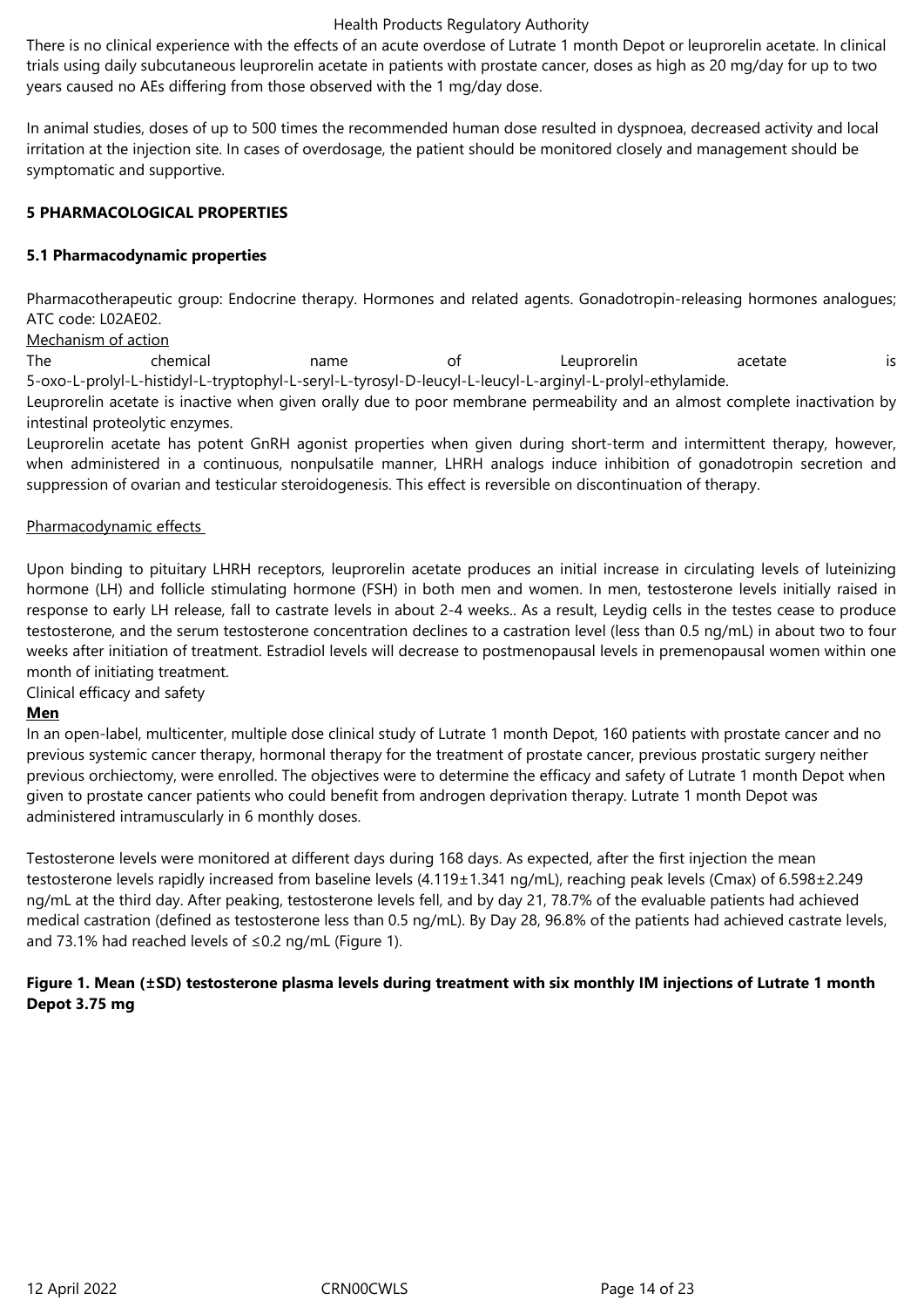

Secondary efficacy endpoints included determination of serum LH, FSH and PSA concentrations. By day 14 and day 4 after the first Lutrate 1 month Depot injection, mean LH and FSH serum levels had decreased below the baseline concentrations. Concentrations remained well below baseline values from day 28 until the end of the study. During the treatment, mean PSA serum levels gradually decreased (first month) and then remained constantly below baseline level until the end of the study. However, a wide inter-individual variation in PSA concentrations was observed throughout the study.

The frequency of the acute on chronic response was 10.5 % and the frequency of testosterone breakthrough response was 11.8%. No drug-related adverse events suggestive of a clinical testosterone flare (urinary retention, spinal cord compression, or exacerbation of bone pain) were reported in any of the patients showing a testosterone breakthrough effect.

## **Women**:

## *Women (preservation of ovarian function):*

In six observational studies monthly leuprorelin administered with chemotherapy appeared to have a protective effect (as assessed by clinical measures and symptoms of premature ovarian insufficiency) on subsequent ovarian function. In a prospective randomised controlled study in young premenopausal women with hormone receptor (HR) positive and HR negative breast cancer undergoing chemotherapy, concurrent treatment with monthly leuprorelin reduced the risk of developing premature ovarian insufficiency.

# **In children:**

Reversible suppression of pituitary gonadotropin release occurs, with a subsequent decrease in oestradiol (E2) or testosterone levels to values in the pre-pubertal range.

Initial gonadal stimulation (flare-up) may cause vaginal bleeding in girls who are already post-menarchal at start of treatment.

Withdrawal bleeding may occur at the start of treatment. The bleeding normally stops as treatment continues.

The following therapeutic effects can be demonstrated:

- Suppression of basal and stimulated gonadotropin levels to pre-pubertal levels.
- Suppression of prematurely increased sexual hormone levels to pre-pubertal levels and arrest of premature menstruation;
- Arrest/involution of somatic pubertal development (Tanner stages);
- Improvement/normalisation of the ratio of chronological age to bone age;
- Prevention of progressive bone age acceleration;
- Decrease of growth velocity and its normalization;
- Increase in final height.

Treatment result is the suppression of the pathologically, prematurely activated hypothalamic-pituitary-gonadal axis according to pre-pubertal age.

12 April 2022 CRN00CWLS Page 15 of 23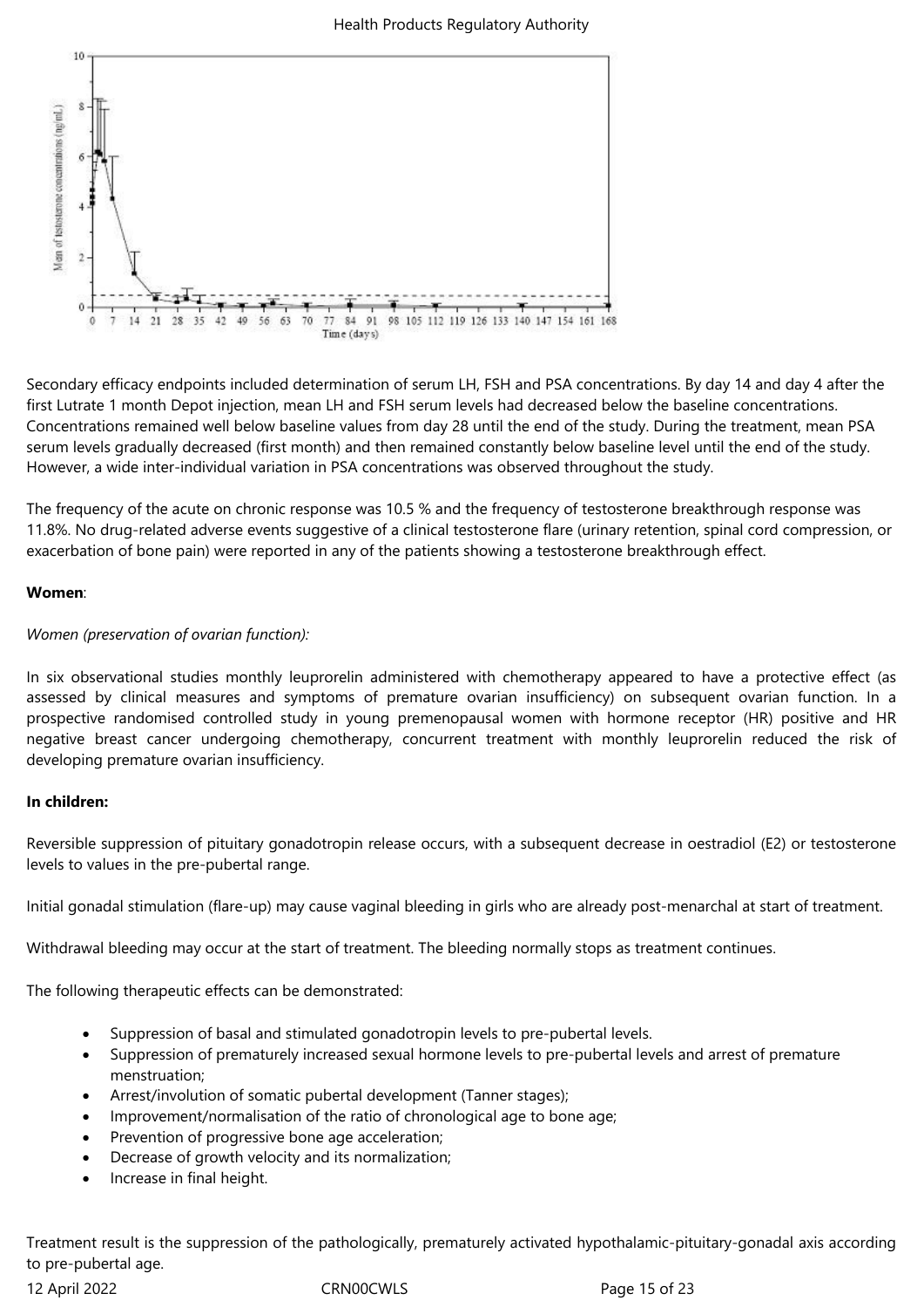In a long-term clinical trial in children treated with leuprorelin at doses up to 15mg monthly for > 4 years resumption of pubertal progression were observed after cessation of treatment. Follow up of 20 female subjects to adulthood showed normal menstrual cycles in 80% and 12 pregnancies in 7 of the 20 subjects including multiple pregnancies for 4 subjects.

## **5.2 Pharmacokinetic properties**

Studies submitted with leuprorelin depot formulations show that single intramuscular or subcutaneous doses of leuprorelin acetate over the dose range 3.75 to 15 mg results in detectable levels of leuprorelin acetate for more than 28 days, good bioavailability, a consistent and predictable pharmacokinetic profile, and biological efficacy at plasma levels of less than 0.5 ng/ml. The pharmacokinetic profile is similar to that seen in animal studies using the compound, with an initial high level of drug released from the microcapsules during reconstitution and injection followed by a plateau over a 2-3 week period before levels gradually become undetectable. There appears to be no significant difference between the routes of administration (im vs sc) in biological effectiveness or pharmacokinetics.

The metabolism, distribution and excretion of leuprorelin acetate in humans have not been fully determined

## Absorption

Following three once-monthly injections of Lutrate 1 month Depot in a sample of prostate cancer patients (N=12), maximal leuprorelin acetate plasma concentration was similar among the three cycles. After first administration (Days 0-28),  $C_{\text{max}}$  was 13,145.6 $\pm$ 3,070.6 pg/ml. Median time to achieve C<sub>max</sub> (T<sub>max</sub>) was 0.04 days, corresponding to 0.96 h (range 0.96 – 4.08 h).

## Distribution

No drug distribution study was conducted with Lutrate 1 month Depot. However, in healthy male volunteers, the mean steady-state volume of distribution of leuprorelin acetate following bolus intravenous (IV) 1.0 mg dose was 27 L. *In vitro* binding to human plasma proteins ranged from 43% to 49%.

## Elimination

No drug metabolism or excretion study was conducted with Lutrate 1 month Depot.

Leuprorelin is expected to be metabolised to smaller inactive peptides that may be excreted or further catabolised.

In healthy male volunteers, a 1.0 mg bolus of leuprorelin acetate administered IV revealed that the mean systemic clearance was 7.6 L/h, with a terminal elimination half-life of approximately 3 hours based on a two compartment model.

Following administration of leuprorelin acetate to 3 patients, less than 5% of the dose was recovered as parent and M-I metabolite in the urine.

## Special Populations

## *Renal/hepatic impairment*

The pharmacokinetics of the drug in hepatically and renally impaired patients has not been determined.

## *In Children*

There appears to be no significant difference between the routes of administration (im vs sc) in biological effectiveness or pharmacokinetics. However, the following information related only to SC administration and Lutrate 1 month Depot is only for IM use.

Figure 1 presents leuprorelin serum levels after a single s.c. administration of leuprorelin acetate depot at a dosage of 30 μg/kg body weight. Peak serum levels are reached sixty minutes after administration (7.81  $\pm$  3.59 ng/m)l. The AUC0-672 is 105.78  $\pm$ 52.40 ng x hr/ml.

Figure1: Leuprorelin serum levels after single s.c. administration of 30 microgram/kg body weight of leuprorelin acetate as Depot formulation (n=6) (Mean  $\pm$  SD)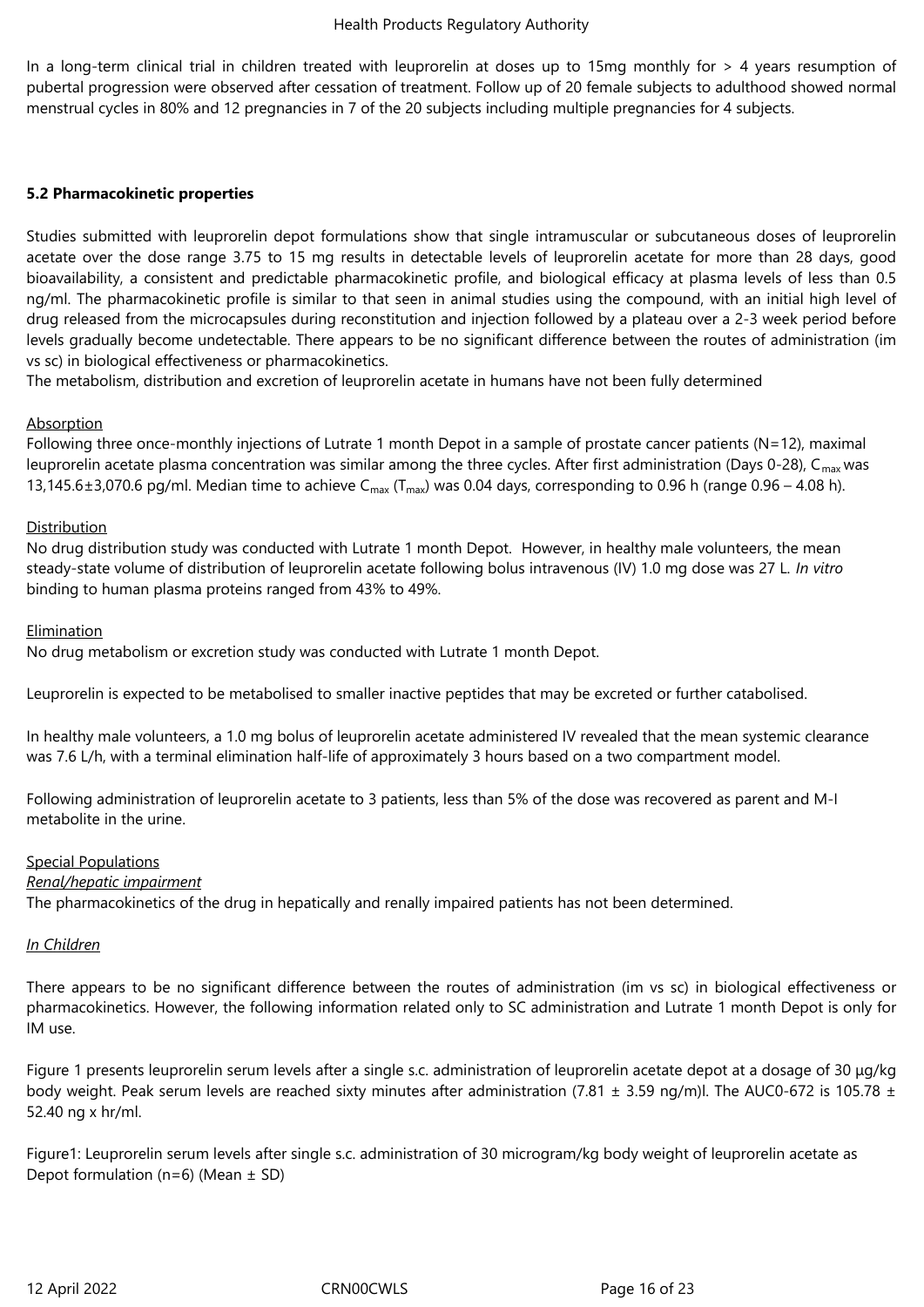

Figure1: Leuprorelin serum levels after single s.c. administration of 30 microgram/kg body weight of leuprorelin acetate as Depot formulation ( $n=6$ ) (Mean  $\pm$  SD)

## **5.3 Preclinical safety data**

Animal studies have shown that leuprorelin acetate has a high acute safety factor. No major overt toxicological problems have been seen during repeated administration. Whilst the development of pituitary adenomas has been noted in chronic toxicity studies at high doses in some animal species, this has not been observed in long-term clinical studies. No evidence of mutagenicity or teratogenicity has been shown. Animal reproductive studies showed increased foetal mortality and decreased foetal weights reflecting the pharmacological effects of this LHRH agonist.

## **6 PHARMACEUTICAL PARTICULARS**

## **6.1 List of excipients**

Excipients of the lyophilizate (vial): Polysorbate 80 Mannitol (E-421) Carmellose sodium (E-466) Triethyl citrate Poly(DL-lactide-co-glycolide) (PLGA)

Excipients of the solvent (prefilled syringe): Mannitol (E-421) Sodium hydroxide (for pH adjustment) Hydrochloric acid (for pH adjustment) Water for injection

# **6.2 Incompatibilities**

In the absence of compatibility studies, this medicinal product must not be mixed with other medicinal products.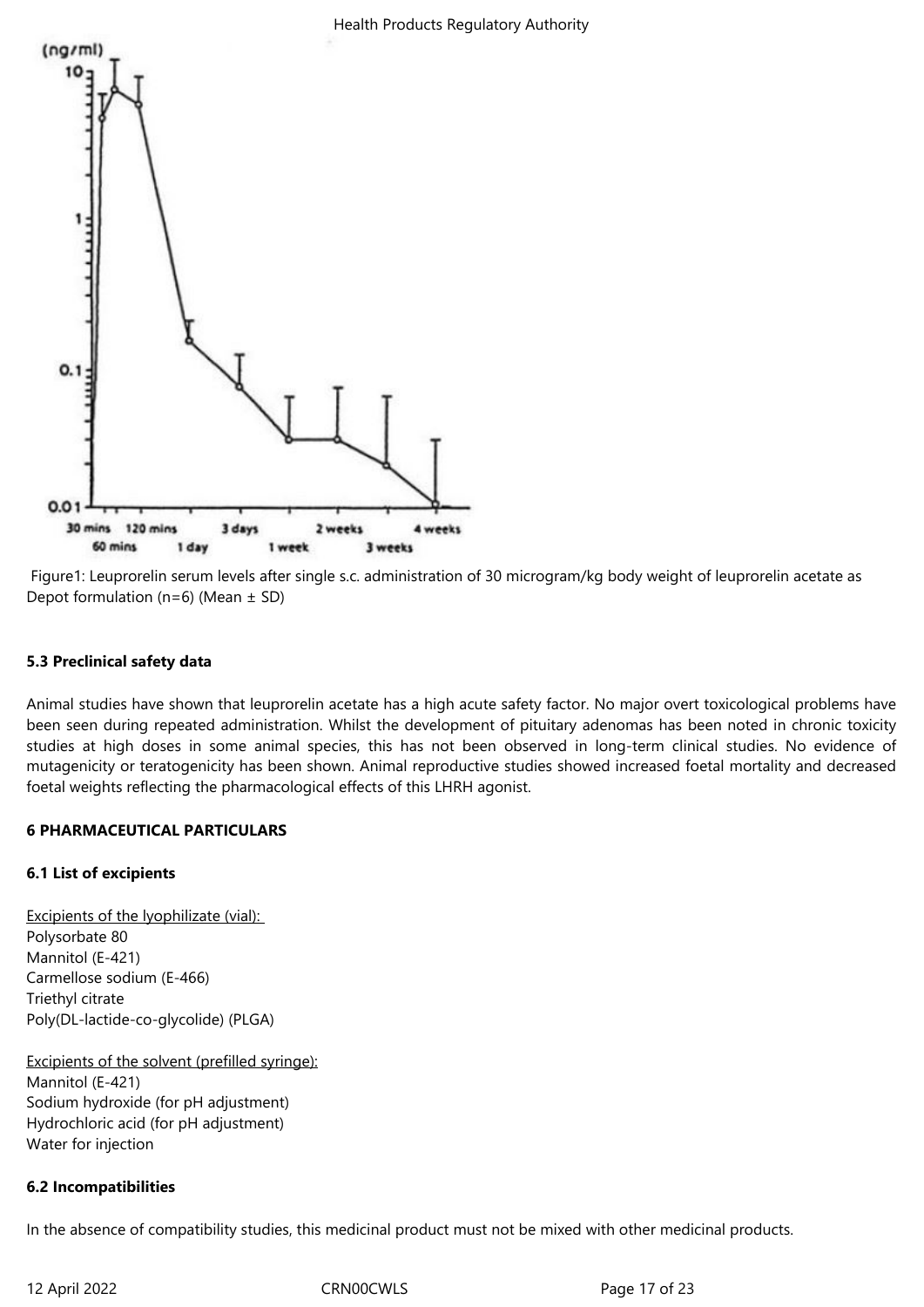No other solvent other than the sterile solvent provided for Lutrate 1 month Depot can be used for the reconstitution of Lutrate 1 month Depot powder.

# **6.3 Shelf life**

3 years unopened.

Once reconstituted with the solvent the suspension should be administered immediately.

## **6.4 Special precautions for storage**

Do not store above 25° C. Do not freeze.

Store in the original package in order to protect from light.

For storage conditions after reconstitution of the medicinal product, see section 6.3.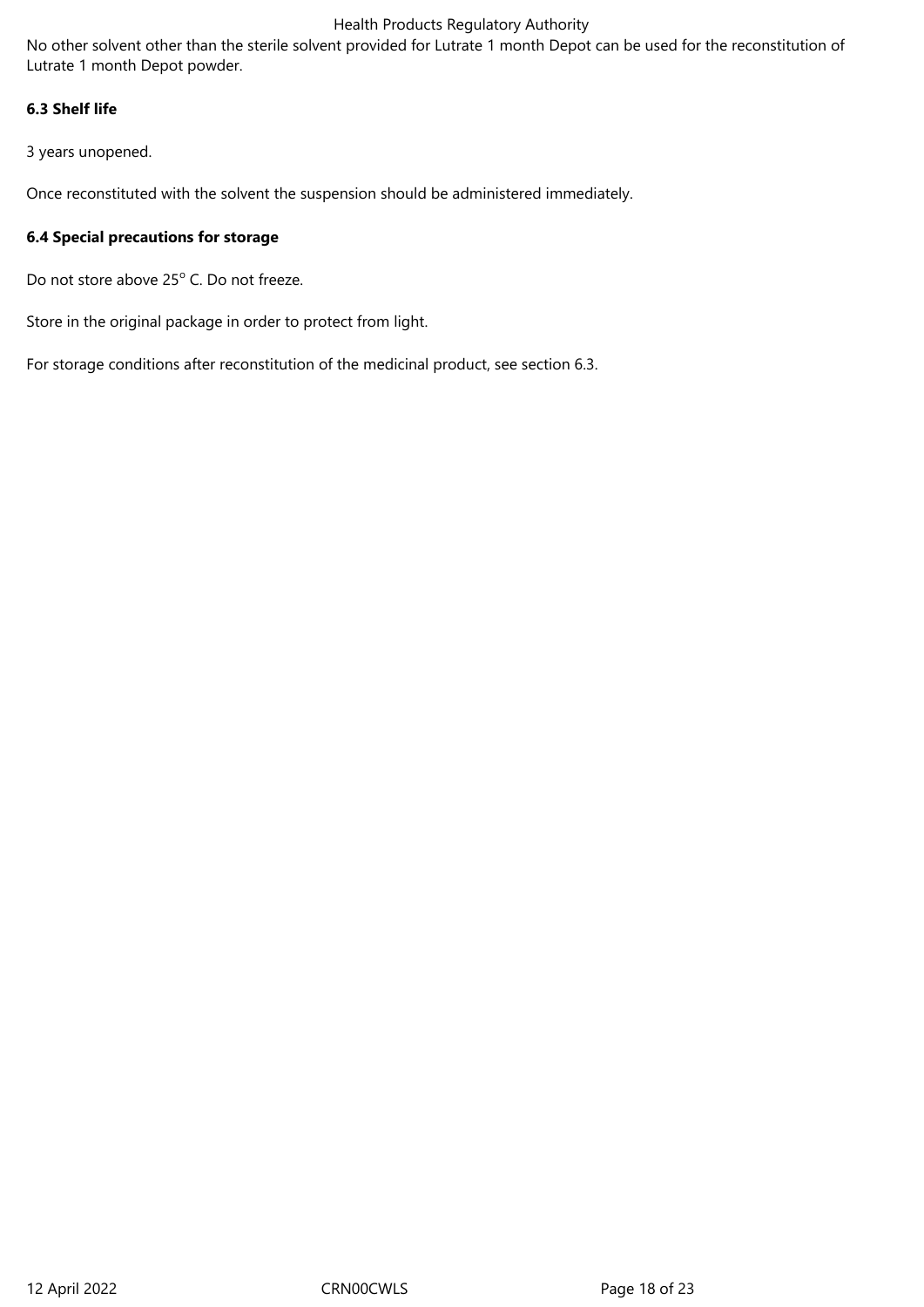## **6.5 Nature and contents of container**

The commercial kit includes:

- 1. One (1) type I glass vial containing 22.5 mg of leuprorelin acetate as a freeze-dried powder, sealed with an elastomeric stopper and an aluminium cap with plastic flip-off.
- 2. One (1) type I glass prefilled syringe containing 2 mL of solvent sealed with an elastomeric cap.
- 3. One (1) polycarbonate / HDPE adaptor system including one (1) sterile 20 gauge needle.



## **6.6 Special precautions for disposal and other handling**

## Method of administration

The vial of Lutrate 1 month Depot should be reconstituted immediately prior to administration by single intramuscular injection. Make sure an aseptic technique is followed.

The reconstituted product is a suspension of milky, white colour appearance.

**Use the solvent included in the product kit. No other solvent can be used for reconstitution of Lutrate 1 month Depot.** The product is meant for a single injection. Any remaining suspension must be discarded.

Reconstitute Lutrate 1 month Depot according to the following instructions. Read carefully before administering the product:

|  | vial. | Totally remove the Flip-Off cap from the top of the vial, revealing the<br>rubber stopper. Confirm that noparts of the flip-off cap remain on the |
|--|-------|---------------------------------------------------------------------------------------------------------------------------------------------------|
|--|-------|---------------------------------------------------------------------------------------------------------------------------------------------------|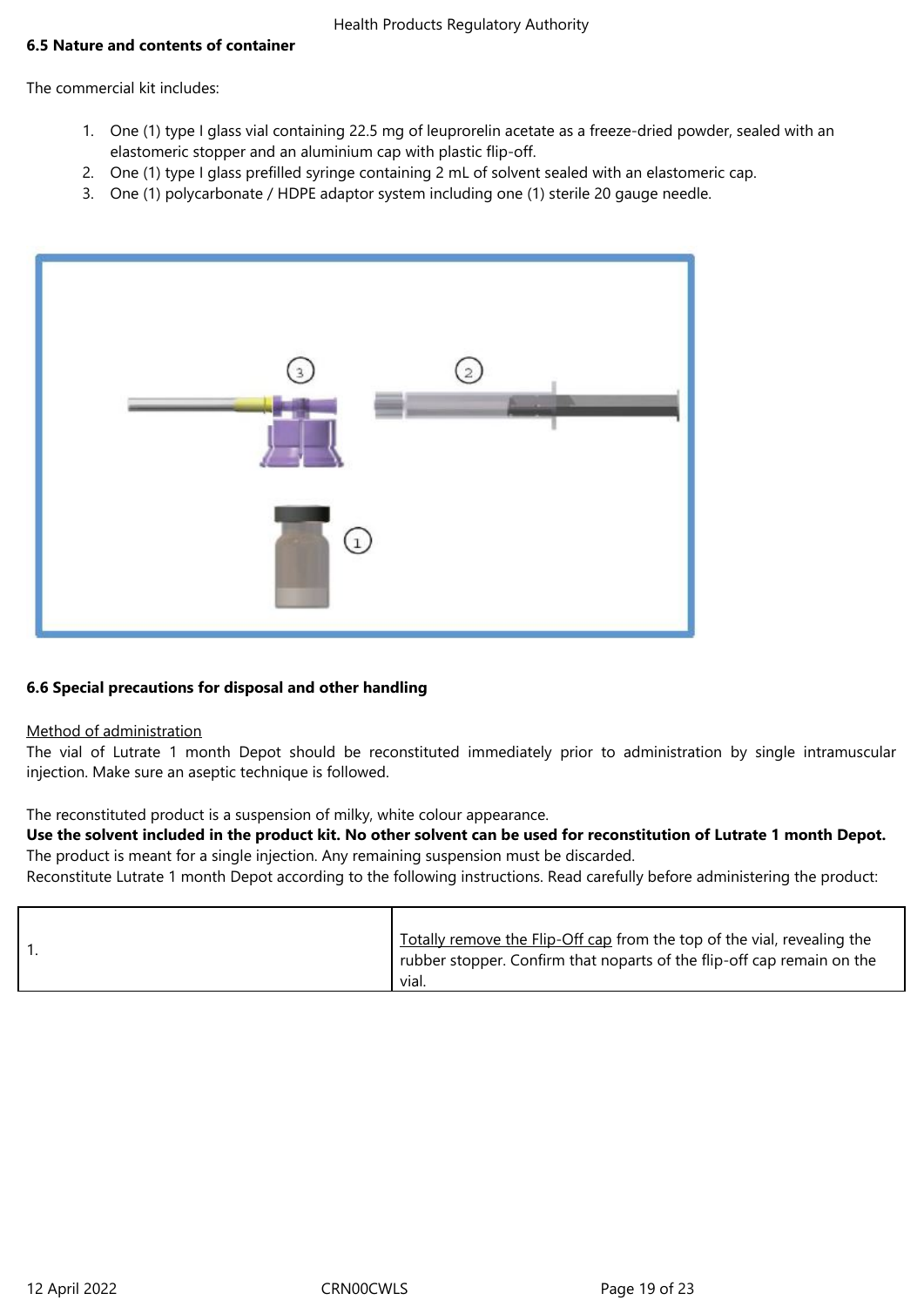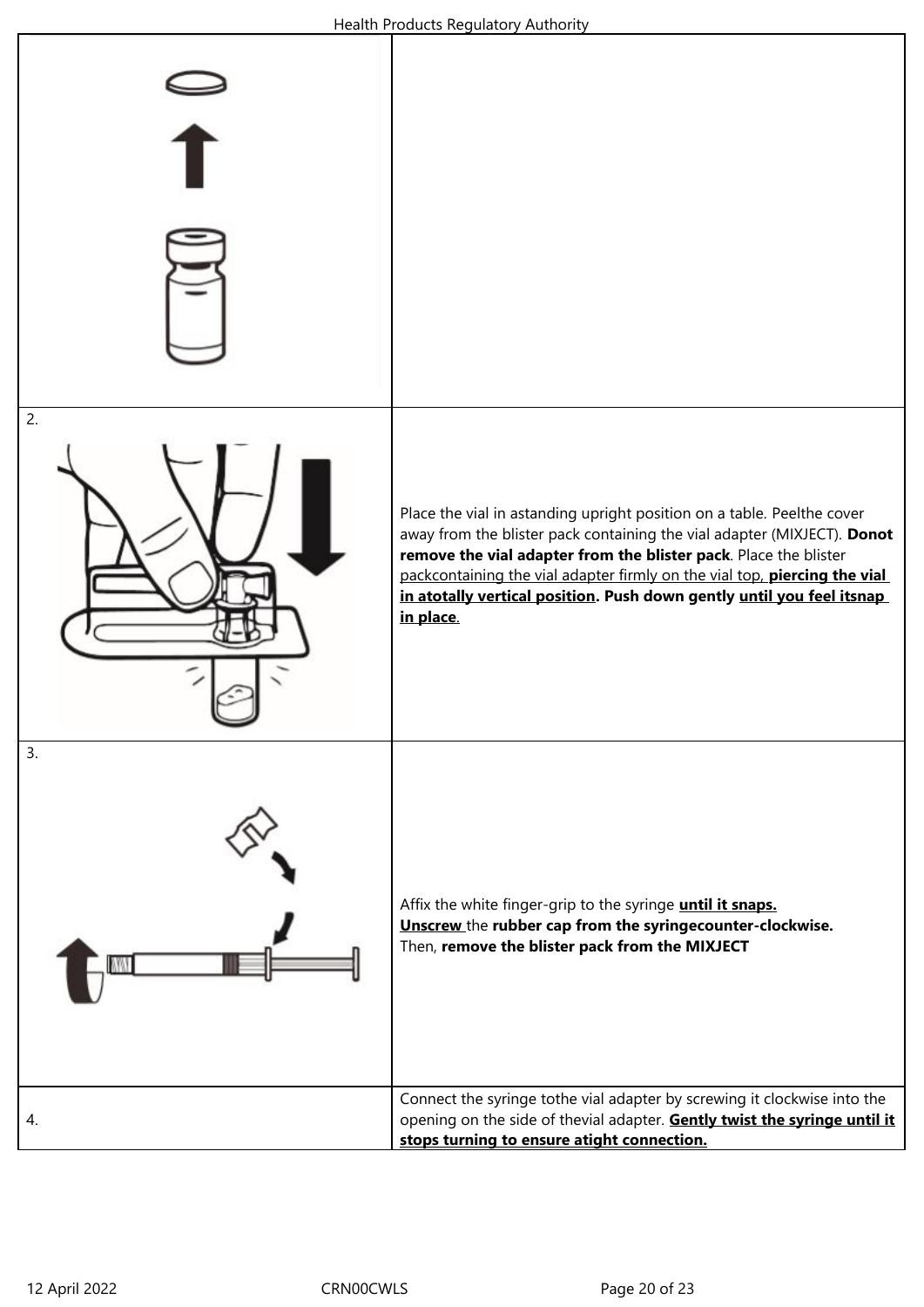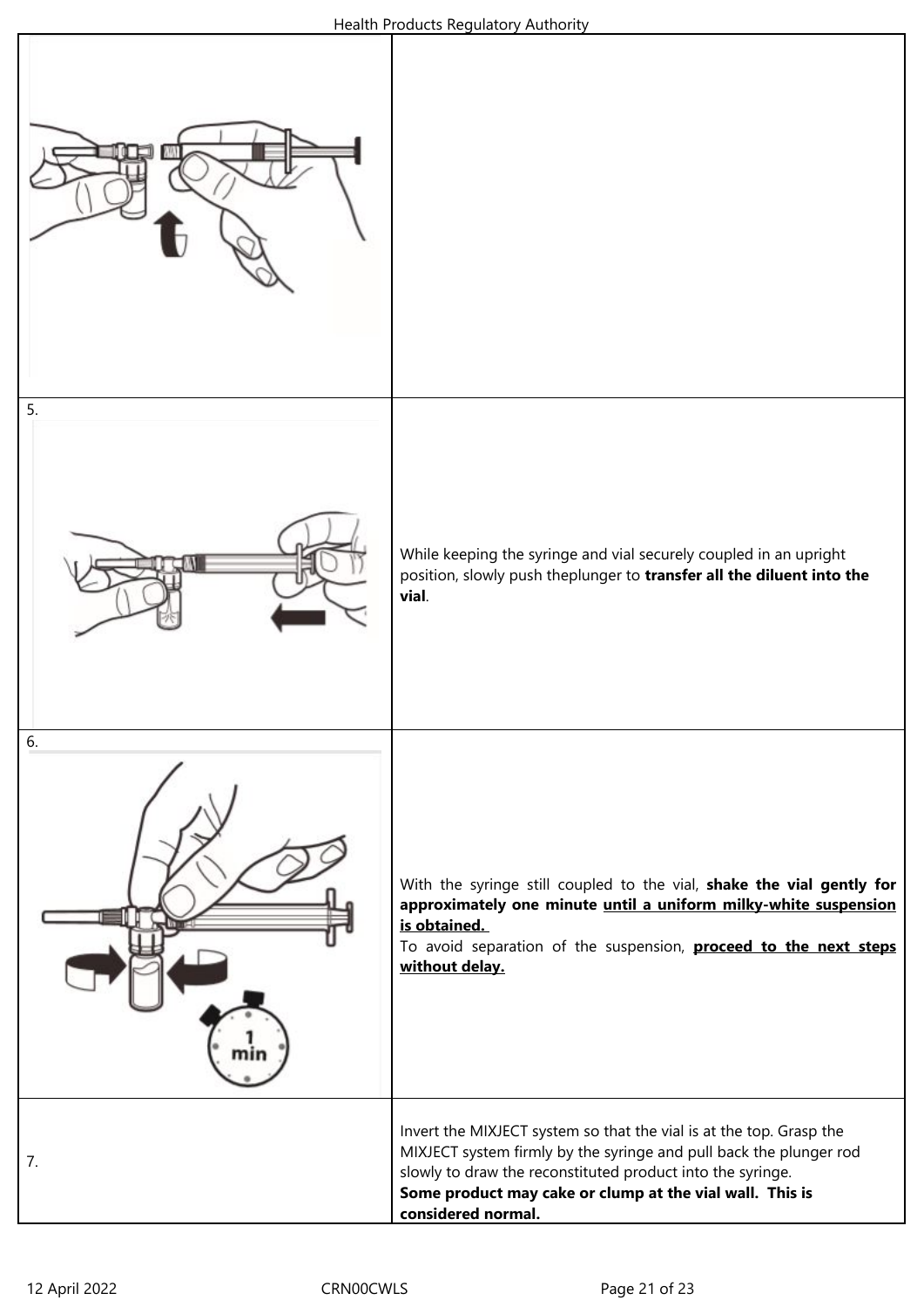![](_page_21_Figure_1.jpeg)